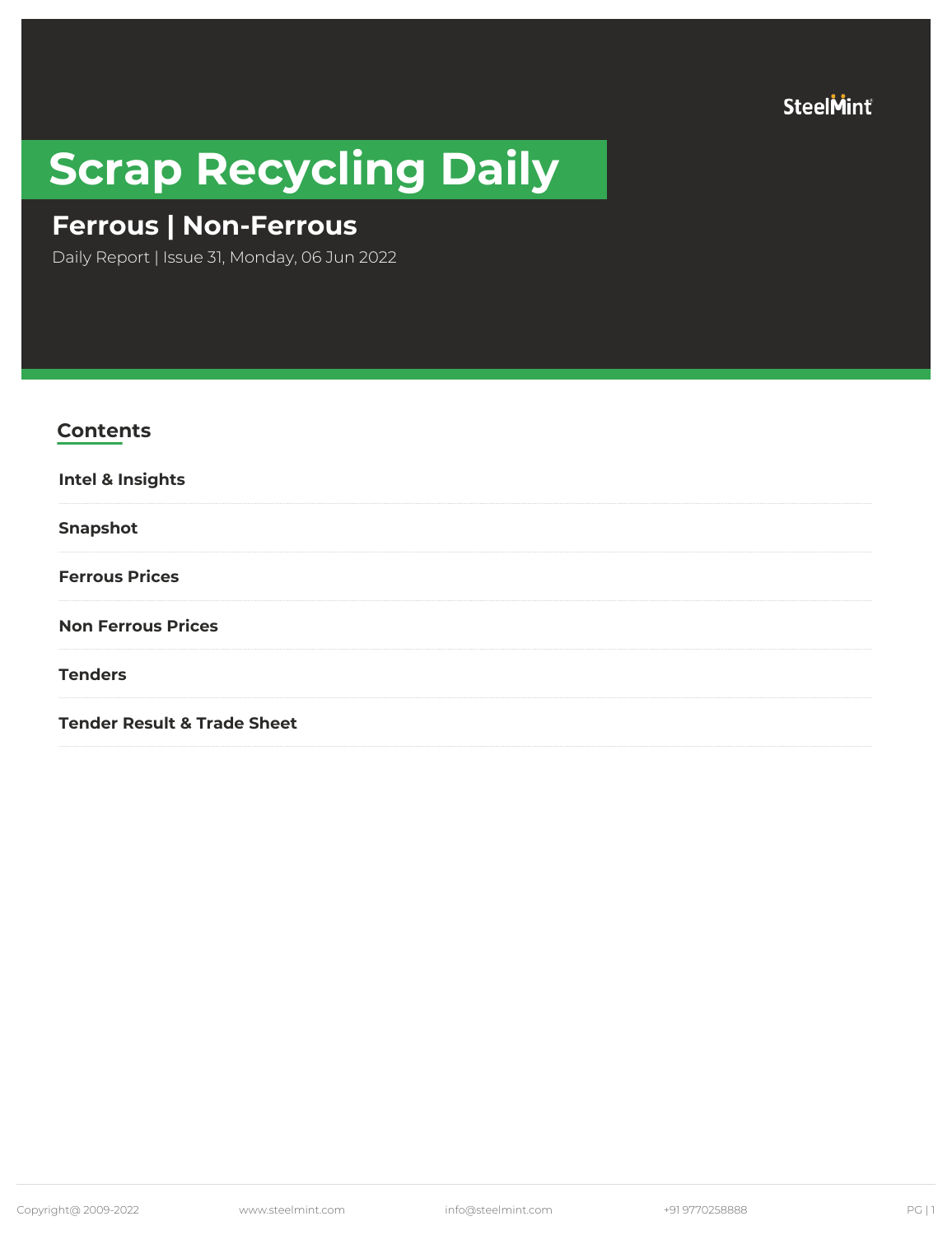### <span id="page-1-0"></span>**India**

| <b>Iron Ore</b>                                                                                   |           |
|---------------------------------------------------------------------------------------------------|-----------|
| " India: NMDC cuts iron ore prices by around 20-25% for early June deliveries                     | Read More |
| SteelMint: Odisha iron ore fines index drops further by INR 400/t, buyers await market<br>clarity | Read More |
| " India: SAIL's iron ore auction from Odisha fails to attract buyers                              | Read More |
| » India's iron ore export shipments fall marginally in May                                        | Read More |
| " India: Pellet export shipments fall over 20%, m-o-m, in May                                     | Read More |
| SteelMint Daily Trade Sheet - 03 Jun'22                                                           | Read More |
| <b>Scrap &amp; Metallics</b>                                                                      |           |
| " India: Melting scrap prices fall INR 200-500/t in major markets                                 | Read More |
| SteelMint: India's domestic steel scrap index drops tracking correction in semis prices           | Read More |
| " India: Mill scale prices decrease by INR 250/t w-o-w in Kandla                                  | Read More |
| " India: CR busheling scrap prices largely stable in key markets                                  | Read More |
| SteelMint: Rourkela sponge iron index falls INR 200/t on limited enquiries - 4 Jun                | Read More |
| " India: Steel export duty, low demand weigh on sponge iron prices in May                         | Read More |
| » Weekly round-up: Global ferrous scrap market shows mixed price trends                           | Read More |
| " India: Bids fall by INR 1,300/t at SAIL-RSP pig iron auction                                    | Read More |
| » India: Scrap LPG cylinder auctions receive moderate response                                    | Read More |
| " India: Auctions conducted by auto parts producers receive active response                       | Read More |
| <b>Steel</b>                                                                                      |           |
| SteelMint: Raipur billet index falls as bids edge down on limited demand - 4 Jun                  | Read More |
| • India: HR strip prices increase by INR 300/t (\$4/t) in Punjab                                  | Read More |
| » ERW patra pipe prices rise INR 500/t (\$6/t) in north India                                     | Read More |
|                                                                                                   |           |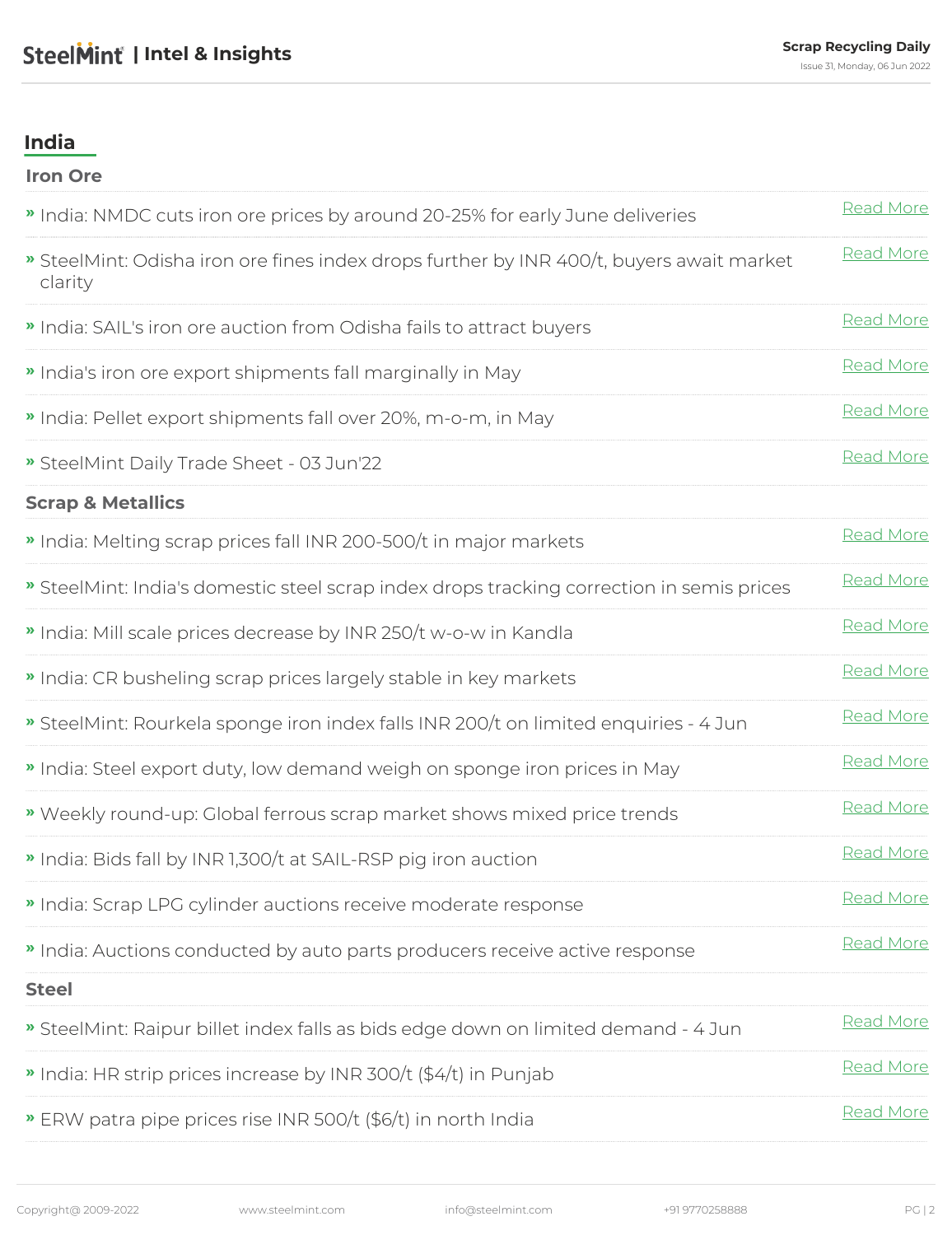| » Weekly round-up: Semi-finished steel prices inch up, flats edge lower             | Read More        |
|-------------------------------------------------------------------------------------|------------------|
| Weekly round-up: Global billet market exhibits mixed trends                         | Read More        |
| " India: Primary steel producers cut rebar prices for early-June sales              | Read More        |
| " India: JSPL cuts list prices of HRC and plates for early June sales               | Read More        |
| <b>Ferro Alloy</b>                                                                  |                  |
| Weekly round-up: Ferro alloys market shows downtrend                                | Read More        |
| " India: Vedanta's ferro chrome auction sees limited participation                  | Read More        |
| <b>Non Ferrous</b>                                                                  |                  |
| Weekly round-up: Base metals prices show positive trends; aluminium lone exception  | Read More        |
| <b>Ship Breaking</b>                                                                |                  |
| " India: Melting scrap prices decline by INR 500/t in Alang, Gujarat                | Read More        |
| <b>Crude steel</b>                                                                  |                  |
| India: Govt pushes for plastic waste in steelmaking to curb emissions, coal imports | Read More        |
| <b>China</b>                                                                        |                  |
| » China: Iron ore prices rangebound amid China public holiday                       | Read More        |
| » China weekly: Domestic steel prices rise w-o-w amid measures to stabilise economy | Read More        |
| <b>South Asia</b>                                                                   |                  |
| » Bangladesh: Bulk ferrous scrap imports fall over 45%, m-o-m, in May'22            | <b>Read More</b> |
| <b>UK, Europe</b>                                                                   |                  |
| » European Commission to make adjustments in safeguard measures                     | Read More        |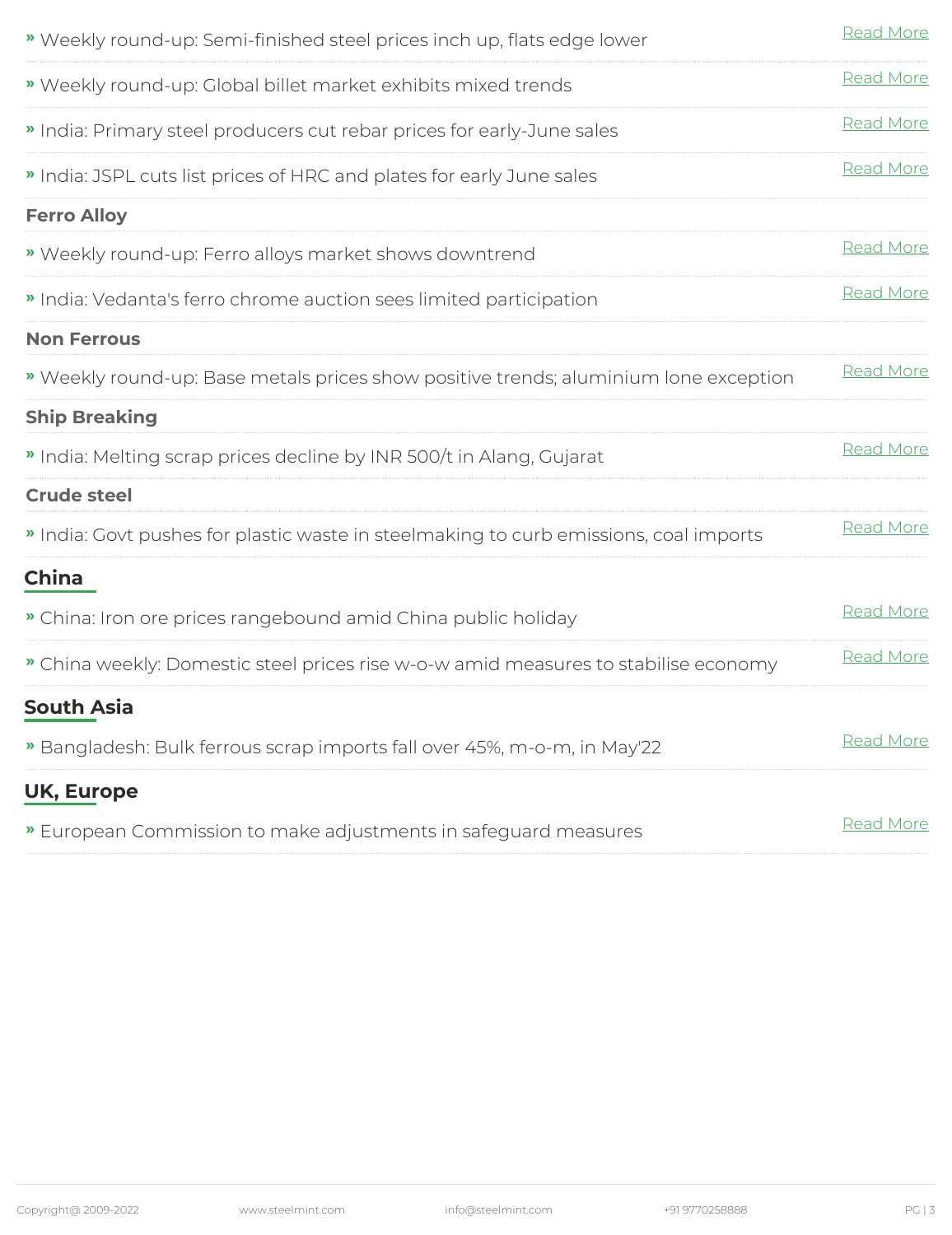## <span id="page-3-0"></span>**SteelMint**

**Jun 04, 2022 15:17**

### **Weekly round-up: Global ferrous scrap market shows mixed price trends**

The global ferrous scrap market showed mixed sentiments this week. Turkish imported scrap prices fell again on bearish finished steel sales. Tokyo Steel announced its new yard buying prices. The Vietnam market remained silent and prices fell

 to a four-month low. Japanese suppliers are waiting for the Kanto tender to attain better price clarity, while mills in Bangladesh remained active in booking bulk cargoes. Turkey prices fall to 9 month low: Turkish imported scrap trade ga

*[Continued](https://www.steelmint.com/insights/weekly-round-up-global-ferrous-scrap-market-shows-mixed-price-trends-323961)*

### Snap Shot - Ferrous Prices

| <b>Assessment</b>                                                   | <b>Size, Grade</b>                                | As on              | <b>Price</b>      | Change     | <b>IM</b> | 3M        |
|---------------------------------------------------------------------|---------------------------------------------------|--------------------|-------------------|------------|-----------|-----------|
| <b>Melting Scrap, CNF Iskenderun, Turkey</b>                        | HMS 1&2(80:20) (Bulk, US Origin)                  | 03 Jun   17.42 IST | <b>USD 440</b>    | $\circ$    | $-109$    | $-202$    |
| <b>Melting Scrap, FOB East Coast, USA</b>                           | HMS 1&2 (80:20)                                   | 03 Jun   17.40 IST | <b>USD 390</b>    | $\circ$    | $-108$    | $-215$    |
| <b>Melting Scrap, FOB Rotterdam, Europe</b>                         | HMS 1&2(80:20) (Bulk)                             | 01 Jun   17.49 IST | <b>USD 450</b>    | $-75$      | $-142$    | $-26$     |
| Melting Scrap, CNF Nhava Sheva, India                               | HMS 1&2(80:20) (Containers, Europe<br>Origin)     | 03 Jun   18.03 IST | <b>USD 455</b>    | $-15$      | $-94$     | $-164$    |
| Melting Scrap, CNF Nhava Sheva, India                               | HMS-1 (Containers, Dubai Origin)                  | 03 Jun   18.03 IST | <b>USD 480</b>    | $+10$      | $-86$     | $-139$    |
| Melting Scrap, CNF Nhava Sheva, India                               | HMS 1&2(80:20) (Containers, West<br>Africa Origin | 03 Jun   18.03 IST | <b>USD 450</b>    | $\bigcirc$ | $-99$     | $-139$    |
| Melting Scrap, DAP-Mandi Gobindgarh,<br>India                       | End Cutting                                       | 04 Jun   16.07 IST | INR 42,100        | $-450$     | $-8,300$  | $-7,100$  |
| Melting Scrap, DAP-Mumbai, India                                    | HMS(80:20)                                        | 04 Jun   16.07 IST | INR 38,400        | $\circ$    | $-5,800$  | $-6,100$  |
| <b>Melting Scrap, CNF Chittagong,</b><br><b>Bangladesh</b>          | Shredded (Containers, UK Origin)                  | 03 Jun   17.50 IST | <b>USD 548</b>    | $-2$       | $-66$     | $-102$    |
| <b>Melting Scrap, CNF Chittagong,</b><br><b>Bangladesh</b>          | HMS 1&2(80:20) (Containers, Europe<br>Origin)     | 03 Jun   17.50 IST | <b>USD 518</b>    | $\circ$    | $-84$     | $-100$    |
| <b>Shipyard Melting Scrap, Exy Chittagong,</b><br><b>Bangladesh</b> | Ship breaking                                     | 01 Jun   17.54 IST | <b>BDT 58,000</b> | $\circ$    | $+1,700$  | $-3,000$  |
| <b>Melting Scrap, CNF Qasim, Pakistan</b>                           | Shredded (Containers, Europe Origin)              | 03 Jun   17.42 IST | <b>USD 520</b>    | $\bigcirc$ | $-65$     | $-111$    |
| <b>Melting Scrap, Exw Punjab, Pakistan</b>                          | Shredded                                          | 31 May   17.49 IST | PKR 127,500       | $+4,500$   | $+7,000$  | $+1,000$  |
| <b>Melting Scrap, CNF Taichung, Taiwan</b>                          | HMS 1&2(80:20) (Containers, US Origin)            | 01 Jun   10.28 IST | <b>USD 435</b>    | $\bigcirc$ | $-99$     | $-64$     |
| Melting Scrap, Feng Hsin DAP Taichung,<br><b>Taiwan</b>             | HMS 1&2 (80:20)                                   | 01 Jun   10.29 IST | TWD 13,000        | $\bigcirc$ | $-1,400$  | $-300$    |
| Melting Scrap, CNF Hai Phong port,<br><b>Vietnam</b>                | H2, (Bulk, Japan origin)                          | 03 Jun   18.03 IST | <b>USD 470</b>    | $-10$      | $-96$     | $-122$    |
| Melting Scrap, FOB Tokyo Bay, Japan                                 | H2, 3-6mm thick                                   | 03 Jun   18.05 IST | <b>YEN 53,000</b> | $\circ$    | $-9,000$  | $-10,500$ |

### Snap Shot - Non Ferrous Prices

| Assessment                                                 | Size, Grade             | As on              | <b>Price</b>     | Change    | <b>IM</b> | 3M        |
|------------------------------------------------------------|-------------------------|--------------------|------------------|-----------|-----------|-----------|
| Aluminium Extrusion Scrap, CFR Nhava Sheva, Middle<br>East | 6063 (Briguetted)       | 31 May   17.18 IST | <b>USD 2,780</b> | - 40      | $-105$    | $-430$    |
| Aluminium Zorba 95-5, CFR Nhava Sheva, UK                  | 20 mm, Solid (Shredded) | 31 May   17.18 IST | USD 1,970        | $+40$     | - 170     | <b>NA</b> |
| Aluminium Tense Scrap, CFR Nhava Sheva, Middle<br>East     | Solid (Loose)           | 31 May   17.18 IST | USD 1,910        | $-50$     | $-100$    | $-510$    |
| Aluminium Extrusion Scrap, Exy-Delhi, India                | 6063 (Loose)            | 03 Jun   17.12 IST | INR 190,000      | $-1.000$  | $-3,000$  | $-20,000$ |
| Aluminium Taint Tabor Scrap, Exy-Delhi, India              | Loose                   | 03 Jun   17.12 IST | INR 171.000      | $-1,000$  | $-6,000$  | $-22,000$ |
| Aluminium Ingot ADC12, Exw-Faridabad                       | ADC <sub>12</sub>       | 01 Jun   17.27 IST | INR 205,000      | $-4,000$  | $-5,000$  | $-7,000$  |
| Lead Remelted Ingot, Exw-Delhi, India                      | Ingot, Pb 99%           | 03 Jun   17.13 IST | INR 187,000      | $\circ$   | $+600$    | $+4,000$  |
| Copper Armature Scrap, Exy-Delhi, India                    | Cu 99%                  | 03 Jun   17.10 IST | INR 727,000      | $+11,000$ | $+1,000$  | $-45,167$ |
| Copper Secondary CC Wire Rods (CCR), Exw-Delhi,<br>India   | 8 mm, Cu 99% min        | 03 Jun   17.10 IST | INR 775.000      | $+10,000$ | $+1,000$  | $-78,600$ |
| Zinc Special High Grade Ingot, Exw-Delhi, India            | Ingot, Zn 99.99%        | 03 Jun   17.11 IST | INR 345.000      | $+4,000$  | $-3,600$  | $-8,167$  |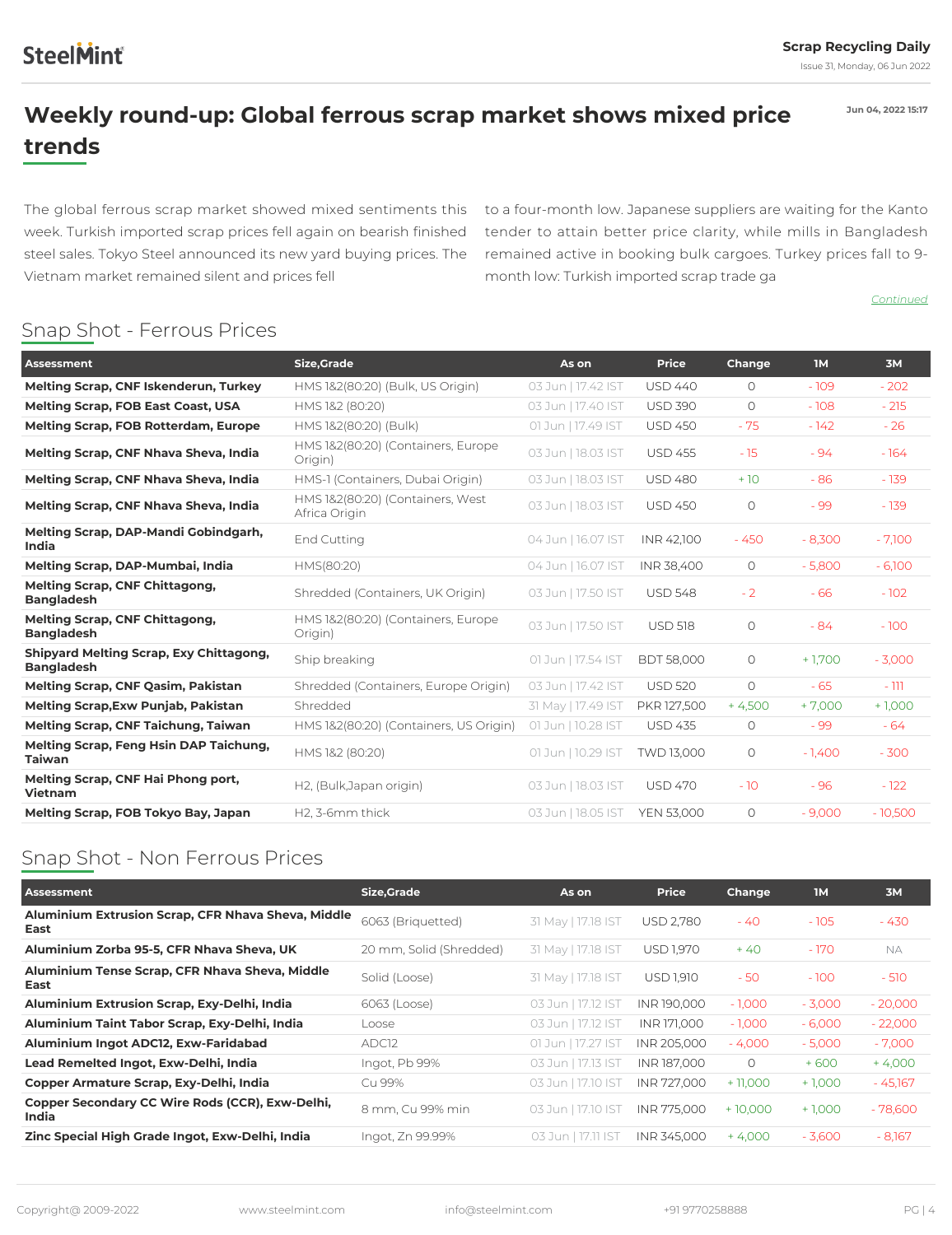Issue 31, Monday, 06 Jun 2022

### <span id="page-4-0"></span>**Melting Scrap (Global)**

| <b>Particular/Delivery</b>                                                                                                                                                                                                 | <b>Size/Grade</b>                                 | <b>Delivery</b>          | As On              | <b>Price</b> | W-O-W      | <b>IM</b> | 3M        |
|----------------------------------------------------------------------------------------------------------------------------------------------------------------------------------------------------------------------------|---------------------------------------------------|--------------------------|--------------------|--------------|------------|-----------|-----------|
|                                                                                                                                                                                                                            |                                                   |                          |                    |              |            |           |           |
| <b>FOB Europe</b>                                                                                                                                                                                                          | HMS 1&2(80:20) (Bulk)                             |                          | 01 Jun   17.49 IST | \$450        | $-75$      | $-142$    | $-26.2$   |
| Global prices (in USD/MT)<br><b>FOB USA</b><br><b>CNF Bangladesh</b><br><b>CNF China</b><br><b>CNF India</b><br><b>CNF Pakistan</b><br><b>CNF Taiwan</b><br><b>CNF Thailand</b><br><b>CNF Turkey</b><br><b>CNF Vietnam</b> | HMS 1&2 (80:20)                                   | $\overline{a}$           | 03 Jun   17.40 IST | \$390        | $\bigcirc$ | $-107.6$  | $-214.8$  |
|                                                                                                                                                                                                                            | Shredded                                          | $\overline{\phantom{a}}$ | 03 Jun   17.40 IST | \$405        | $\circ$    | $-112.6$  | $-224.8$  |
|                                                                                                                                                                                                                            | H2 (Bulk, Japan origin)                           | i.                       | 01 Jun   17.53 IST | \$522        | $-13$      | $-108$    | $-132$    |
|                                                                                                                                                                                                                            | HMS (80:20) (Bulk, US Origin)                     | $\sim$                   | 01 Jun   17.53 IST | \$511        | $-6$       | $-85.2$   | $-153$    |
|                                                                                                                                                                                                                            | HMS 1&2(80:20) (Containers, Europe<br>Origin)     |                          | 03 Jun   17.50 IST | \$518        | $\bigcirc$ | $-84$     | $-99.8$   |
|                                                                                                                                                                                                                            | Shredded (Containers, UK Origin)                  | $ \,$                    | 03 Jun   17.50 IST | \$548        | $-2$       | $-66.2$   | $-102$    |
|                                                                                                                                                                                                                            | H2                                                | $\overline{\phantom{a}}$ | 03 Jun   12.08 IST | \$490        | $\bigcirc$ | $-45$     | <b>NA</b> |
|                                                                                                                                                                                                                            | <b>HMS Bulk (80:20)</b>                           | $\overline{\phantom{a}}$ | 03 Jun   12.08 IST | \$499        | $-10$      | $-130$    | <b>NA</b> |
|                                                                                                                                                                                                                            | Shredded                                          | $\overline{\phantom{a}}$ | 03 Jun   12.08 IST | \$519        | $-10$      | $-130$    | <b>NA</b> |
|                                                                                                                                                                                                                            | HMS 1&2 (80:20) (Containers 20 ft)                | $\overline{\phantom{0}}$ | 03 Jun   18.03 IST | \$468        | $+8$       | $-87.2$   | $-126$    |
|                                                                                                                                                                                                                            | HMS 1&2(80:20) (Containers, Dubai<br>Origin)      |                          | 03 Jun   18.03 IST | \$465        | $+5$       | $-89$     | $-144.4$  |
|                                                                                                                                                                                                                            | HMS 1&2(80:20) (Containers, Europe<br>Origin)     |                          | 03 Jun   18.03 IST | \$455        | $-15$      | $-94$     | $-164$    |
|                                                                                                                                                                                                                            | HMS 1&2(80:20) (Containers, West Africa<br>Origin |                          | 03 Jun   18.03 IST | \$450        | $\bigcirc$ | $-99$     | $-139$    |
|                                                                                                                                                                                                                            | HMS-1 (Containers, Dubai Origin)                  | $\overline{a}$           | 03 Jun   18.03 IST | \$480        | $+10$      | $-85.8$   | $-139$    |
|                                                                                                                                                                                                                            | Shredded (Containers, Europe Origin)              | $\overline{\phantom{a}}$ | 03 Jun   18.03 IST | \$525        | $-3$       | $-73.8$   | $-105$    |
|                                                                                                                                                                                                                            | Shredded (Containers, US Origin)                  | $\sim$                   | 03 Jun   18.03 IST | \$520        | $-2$       | $-76$     | $-105$    |
|                                                                                                                                                                                                                            | Shredded (Containers, Europe Origin)              | $\sim$                   | 03 Jun   17.42 IST | \$520        | $\bigcirc$ | $-65.2$   | $-110.6$  |
|                                                                                                                                                                                                                            | HMS 1&2(80:20) (Containers, US Origin)            | $\overline{\phantom{a}}$ | 01 Jun   10.28 IST | \$435        | $\bigcirc$ | $-99$     | $-64$     |
|                                                                                                                                                                                                                            | HMS 1&2 (70:30) (Container)                       | $\sim$                   | 30 May   17.58 IST | \$400        | $-15$      | $-125$    | $-87$     |
|                                                                                                                                                                                                                            | HMS 1&2(80:20) (Bulk, US Origin)                  | $\overline{\phantom{a}}$ | 03 Jun   17.42 IST | \$440        | $\bigcirc$ | $-108.6$  | $-201.6$  |
|                                                                                                                                                                                                                            | H2, (Bulk, Japan origin)                          |                          | 03 Jun   18.03 IST | \$470        | $-10$      | $-96$     | $-122$    |
|                                                                                                                                                                                                                            | HMS 1&2(80:20) (Bulk, US Origin)                  |                          | 30 May   17.58 IST | \$495        | $-10$      | $-75$     | $-105$    |

### **Ship Breaking (Global)**

| <b>Particular/Delivery</b> | Size/Grade | <b>Delivery</b>          | As On              | <b>Price</b> | $W-O-W$ | <b>IM</b> | <b>3M</b> |
|----------------------------|------------|--------------------------|--------------------|--------------|---------|-----------|-----------|
| Global prices (in USD/MT)  |            |                          |                    |              |         |           |           |
|                            | Containers | $\overline{\phantom{a}}$ | 30 May   10.44 IST | \$630        | $-10$   | - 45      | $-45$     |
| <b>CNF Bangladesh</b>      | Tanker     | $\sim$                   | 30 May   10.44 IST | \$615        | $-15$   | - 45      | $-45$     |
|                            | Containers | $\sim$                   | 30 May   10.44 IST | \$630        | $-20$   | $-60$     | $-25$     |
| <b>CNF India</b>           | Tanker     | $\sim$                   | 30 May   10.44 IST | \$620        | $-20$   | $-60$     | $-20$     |
|                            | Containers | $\sim$                   | 30 May   10.44 IST | \$610        | $-20$   | $-80$     | $-40$     |
| <b>CNF Pakistan</b>        | Tanker     | $\overline{\phantom{a}}$ | 30 May   10.44 IST | \$600        | $-20$   | $-80$     | $-45$     |
|                            | Containers | $\sim$                   | 30 May   10.44 IST | \$330        | $-20$   | $-90$     | $-90$     |
| <b>CNF Turkey</b>          | Tanker     | $-$                      | 30 May   10.44 IST | \$320        | $-25$   | $-90$     | $-90$     |

### **Sponge Iron (Global)**

| <b>Particular/Delivery</b> | <b>Size/Grade</b>                  | Delivery                 | As On              | <b>Price</b> | $W-O-W$ | <b>IM</b> | 3M       |
|----------------------------|------------------------------------|--------------------------|--------------------|--------------|---------|-----------|----------|
| Global prices (in USD/MT)  |                                    |                          |                    |              |         |           |          |
|                            | Lumps (100%), FeM 80%              |                          | 02 Jun   18.20 IST | \$400        | - 10    | - 85      | $-165$   |
| <b>CNF Bangladesh</b>      |                                    | $\overline{\phantom{a}}$ | 12 May   19.02 IST | \$505        | $-10$   | - 10      | $-90$    |
| <b>CNF Nepal</b>           | FeM 80% (+/-1), 70:30 mix material |                          | 02 Jun   18.20 IST | \$440        | $+10$   | - 70      | $-136.5$ |
|                            |                                    |                          |                    |              |         |           |          |

### **Pig Iron (Global)**

| <b>Particular/Delivery</b> | Size/Grade  | <b>Delivery</b> | As On              | <b>Price</b> | W-O-W | IM     | 3M    |
|----------------------------|-------------|-----------------|--------------------|--------------|-------|--------|-------|
| Global prices (in USD/MT)  |             |                 |                    |              |       |        |       |
| <b>FOB Black Sea</b>       | Steel Grade |                 | 04 Jun   16.24 IST | \$475        |       | $-153$ | - 285 |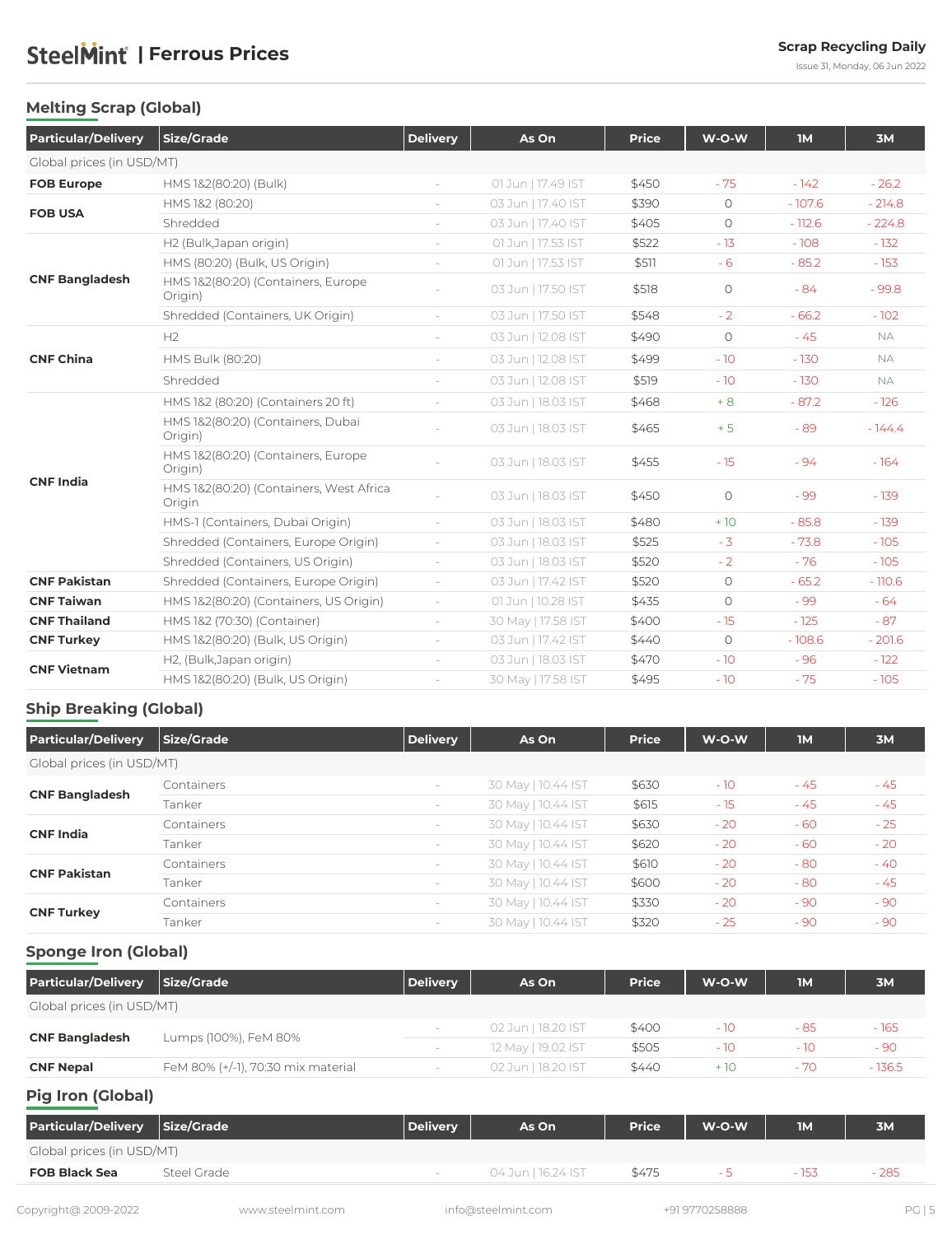| <b>FOB Brazil</b>                            | Steel Grade | 04 Jun   16.24 IST | \$780 | - 45 | - 95   | $-20$  |
|----------------------------------------------|-------------|--------------------|-------|------|--------|--------|
| <b>FOB India</b>                             | Steel Grade | 28 May   16.00 IST | \$685 |      | $-4()$ | - 25   |
| <b>CNF Italy</b>                             | Steel Grade | 04 Jun   16.32 IST | \$550 |      | - 100  | $-260$ |
| Weekly Assessment,, *Tender Prices in export |             |                    |       |      |        |        |

### **Billet (Global)**

| <b>Particular/Delivery</b> | <b>Size/Grade</b>           | <b>Delivery</b>                 | As On              | <b>Price</b> | $W-O-W$ | <b>IM</b> | <b>3M</b> |
|----------------------------|-----------------------------|---------------------------------|--------------------|--------------|---------|-----------|-----------|
| Global prices (in USD/MT)  |                             |                                 |                    |              |         |           |           |
| <b>FOB India</b>           | 150*150, 3SP/4SP            | $\sim$                          | 03 Jun   17.51 IST | \$615        | $+5$    | $-120$    | $-140$    |
| <b>FOB Iran</b>            | 130*130, 3SP                | $\sim$                          | 03 Jun   17.51 IST | \$560        | - 8     | $-110$    | $-116.5$  |
| <b>FOB Russia</b>          | 130*130, 3SP                | $\hspace{0.1mm}-\hspace{0.1mm}$ | 03 Jun   17.51 IST | \$615        | $\circ$ | - 65      | $-63$     |
| <b>CNF China</b>           | 150*150, 3SP                | $\sim$                          | 03 Jun   17.52 IST | \$615        | $+5$    | $-14$     | $-75$     |
| <b>CNF Nepal</b>           | 100*100, IS 2831 (IF Grade) | $\overline{\phantom{a}}$        | 03 Jun   17.52 IST | \$617        | $+13$   | $-117.5$  | $-181.5$  |
| <b>CNF Philippines</b>     | 150*150, 3SP                | $\overline{\phantom{a}}$        | 03 Jun   17.52 IST | \$648        | $+8$    | $-107$    | $-132$    |
| <b>CNF Turkey</b>          | 120*120                     | $\sim$                          | 03 Jun   17.52 IST | \$628        | $-27$   | $-92$     | $-82$     |
| $\cdots$                   |                             |                                 |                    |              |         |           |           |

*Weekly Assessment*

### **Melting Scrap (India)**

| <b>Particular/Delivery</b> | <b>Size/Grade</b>           | <b>Delivery</b> | As On              | <b>Price</b> | W-O-W      | <b>IM</b> | 3M        |
|----------------------------|-----------------------------|-----------------|--------------------|--------------|------------|-----------|-----------|
| Indian prices (in INR/MT)  |                             |                 |                    |              |            |           |           |
|                            | End Cutting                 | <b>DAP</b>      | 04 Jun   16.07 IST | 42,500       | $-200$     | $-7,200$  | $-7,000$  |
|                            | Mixed size, CI Scrap        | <b>DAP</b>      | 04 Jun   16.07 IST | 43,500       | $+700$     | NA        | NA.       |
| <b>Ex-Ludhiana</b>         | CR Busheling (Loose)        | <b>DAP</b>      | 04 Jun   16.07 IST | 43,700       | $-200$     | $-7,500$  | $-6,800$  |
|                            | <b>Turning Boring Scrap</b> | <b>DAP</b>      | 04 Jun   16.07 IST | 40,000       | $+300$     | $-7,400$  | NA        |
|                            | CR Busheling (Loose)        | <b>DAP</b>      | 04 Jun   16.07 IST | 44,200       | $-200$     | $-7,300$  | $-5,800$  |
|                            | LMS (Light Melting Scrap)   | <b>DAP</b>      | 04 Jun   16.07 IST | 37,300       | $-100$     | $-6,900$  | $-7,200$  |
| <b>Ex-Mandi</b>            | HMS(80:20), Selected        | <b>DAP</b>      | 04 Jun   16.07 IST | 39,800       | $-100$     | $-6,900$  | $-6,600$  |
|                            | Pipe Cutting                | <b>DAP</b>      | 04 Jun   16.07 IST | 41,600       | $-400$     | $-8,400$  | $-6,600$  |
|                            | End Cutting                 | DAP             | 04 Jun   16.07 IST | 42,100       | $-450$     | $-8,300$  | $-7,100$  |
| <b>Ex-Durgapur</b>         | HMS(80:20)                  | <b>DAP</b>      | 04 Jun   16.07 IST | 40,000       | $-200$     | $-8,200$  | $-11,000$ |
|                            | End Cutting                 | <b>DAP</b>      | 04 Jun   16.07 IST | 42,300       | $-300$     | $-8,200$  | $-11,200$ |
| <b>Ex-Raipur</b>           | HMS(80:20)                  | <b>DAP</b>      | 04 Jun   16.07 IST | 40,200       | $\circ$    | $-7,300$  | $-11,600$ |
| <b>Ex-Ahmedabad</b>        | HMS(80:20)                  | DAP             | 04 Jun   16.07 IST | 38,500       | $-500$     | $-9,000$  | $-7,200$  |
| <b>Ex-Alang</b>            | HMS(80:20)                  | Ex-Yard         | 04 Jun   16.07 IST | 40,500       | $-500$     | $-8,500$  | $-6,500$  |
| Ex-Jalna                   | HMS(80:20)                  | <b>DAP</b>      | 04 Jun   16.07 IST | 39,000       | $\circ$    | $-5,500$  | $-5,500$  |
|                            | CR Busheling (Loose)        | <b>DAP</b>      | 04 Jun   16.07 IST | 42,500       | $\circ$    | $-5,200$  | $-5,300$  |
| <b>Ex-Kandla</b>           | HMS(80:20)                  | <b>DAP</b>      | 04 Jun   16.07 IST | 37,000       | $-200$     | $-8,000$  | $-7,700$  |
| Ex-Mumbai                  | HMS(80:20)                  | <b>DAP</b>      | 04 Jun   16.07 IST | 38,400       | $\circ$    | $-5,800$  | $-6,100$  |
|                            | CR Busheling (Bundle)       | <b>DAP</b>      | 04 Jun   16.07 IST | 44,000       | $\circ$    | $-5,700$  | $-5,000$  |
| <b>Ex-Chennai</b>          | <b>Turning Boring Scrap</b> | <b>DAP</b>      | 04 Jun   16.07 IST | 34,200       | $\circ$    | $-8,000$  | NA        |
|                            | HMS(80:20)                  | <b>DAP</b>      | 04 Jun   16.07 IST | 35,500       | $\circ$    | $-8,000$  | $-9,600$  |
| <b>Ex-Hyderabad</b>        | HMS(80:20)                  | <b>DAP</b>      | 04 Jun   16.07 IST | 35,200       | $\bigcirc$ | $-8,950$  | $-9,600$  |
| <b>Ex-Bhilai</b>           | 9-13 Meters, 60 KG          | Ex-works        | 20 Apr   14.21 IST | 53,000       | $-1,000$   | $+2,750$  | $+11,550$ |

### **Re - Rolling Scrap (India)**

| Particular/Delivery Size/Grade | Delivery | As On | <b>Price</b> | W-O-W | <b>IM</b> | 3M |
|--------------------------------|----------|-------|--------------|-------|-----------|----|
| Indian prices (in INR/MT)      |          |       |              |       |           |    |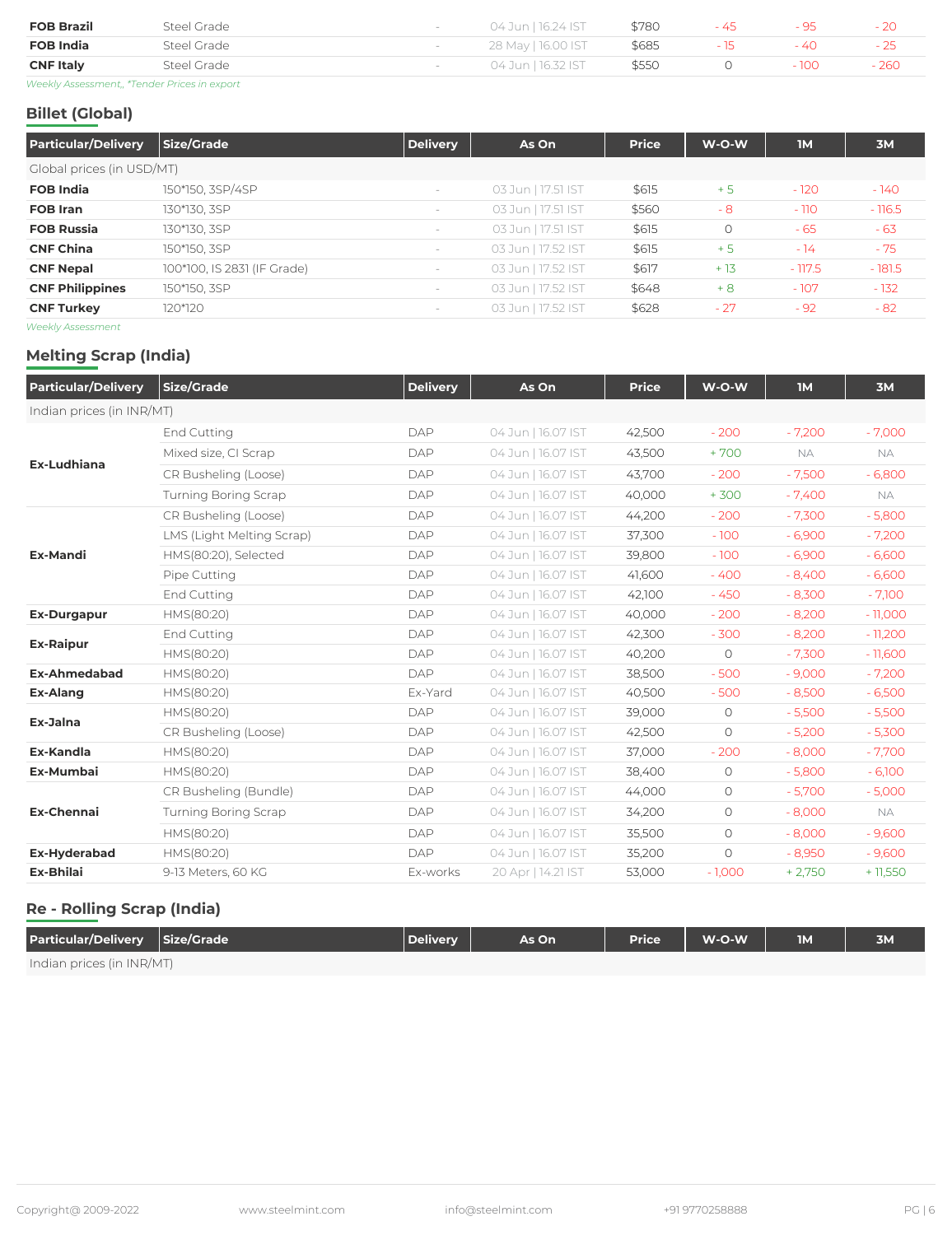|                 | HMS(80:20), Ship Breaking      | Ex-Yard | 06 Jun   10.15 IST | 40,200 | $-300$ | $-8,300$ | $-5,300$ |
|-----------------|--------------------------------|---------|--------------------|--------|--------|----------|----------|
|                 | Attachment, Ship Breaking      | Ex-Yard | 06 Jun   10.15 IST | 41,200 | $-300$ | $-8,300$ | $-5,300$ |
|                 | 1-2 KG, Ship Breaking          | Ex-Yard | 06 Jun   11.09 IST | 41,400 | $-300$ | $-8,300$ | $-5,300$ |
|                 | 6-8mm(4 ANE), Ship Breaking    | Ex-Yard | 06 Jun   11.09 IST | 42,800 | $-500$ | $-7,600$ | $-6,000$ |
|                 | 2-5 KG, Ship Breaking          | Ex-Yard | 06 Jun   11.09 IST | 43,900 | $-200$ | $-7,200$ | $-5,400$ |
| <b>Ex-Alang</b> | 9-11mm(6 ANE), Ship Breaking   | Ex-Yard | 06 Jun   11.09 IST | 43,900 | $-400$ | $-7,500$ | $-5,400$ |
|                 | 5-10 KG, Ship Breaking         | Ex-Yard | 06 Jun   11.09 IST | 44,500 | $-300$ | $-7,600$ | $-5,200$ |
|                 | 12-14mm(8 ANE), Ship Breaking  | Ex-Yard | 06 Jun   11.09 IST | 44,800 | $-400$ | $-7,500$ | $-5,400$ |
|                 | 15-18mm(10 ANE), Ship Breaking | Ex-Yard | 06 Jun   11.09 IST | 45,400 | $-400$ | $-7,600$ | $-5,400$ |
|                 | 19-22mm(12 ANE), Ship Breaking | Ex-Yard | 06 Jun   11.09 IST | 45,700 | $-400$ | $-7,900$ | $-5,300$ |
|                 | 1 Inch, Ship Breaking          | Ex-Yard | 06 Jun   11.09 IST | 45,800 | $-400$ | $-7,900$ | $-5,600$ |
|                 |                                |         |                    |        |        |          |          |

### **Sponge Iron (India)**

|                                |                   |                   | <b>Sponge Iron (C-DRI)</b> |                   |           |                          | <b>Pellet Sponge (P-DRI)</b> |                          |                   |  |
|--------------------------------|-------------------|-------------------|----------------------------|-------------------|-----------|--------------------------|------------------------------|--------------------------|-------------------|--|
| <b>Region</b>                  | <b>Particular</b> | <b>Price</b>      | <b>Change</b>              | W-O-W             | <b>IM</b> | <b>Price</b>             | <b>Change</b>                | W-O-W                    | <b>IM</b>         |  |
| Indian prices (in INR/MT)      |                   |                   |                            |                   |           |                          |                              |                          | As on 04 Jun 2022 |  |
| <b>North India</b>             | Mandi Gobindgarh  | 36,700            | $-300$                     | $+200$            | $-5,400$  | $\overline{\phantom{a}}$ |                              | $\overline{\phantom{a}}$ |                   |  |
| East India                     | Durgapur          | 33,300            | $-100$                     | $+700$            | $-4,450$  | 31,000                   | $-100$                       | +700                     | $-4,450$          |  |
| East India                     | Rourkela          | 32,000            | $-200$                     | $\circ$           | $-4,500$  |                          |                              |                          | $\sim$            |  |
| <b>Central India</b>           | Raigarh           | 31,500            | $-150$                     | $\circ$           | $-4,300$  | 30,100                   | $\circ$                      | $+100$                   | $-4,300$          |  |
| <b>Central India</b>           | Raipur            | 35,000            | $\circ$                    | $+300$            | $-3,900$  | 31,300                   | $\circ$                      | $+100$                   | $-3,900$          |  |
| <b>South India</b>             | Bellary           | 32,400            | $-200$                     | $\circ$           | $-5,200$  | 32,000                   | $-100$                       | $+600$                   | $-4,600$          |  |
| Eastern India                  | Ramgarh           | 32,550            | $-250$                     | $+550$            | $-4,450$  | 30,550                   | $-250$                       | $+950$                   | $-4,450$          |  |
| East India                     | Jharsugda         | $\sim$            |                            |                   | $\sim$    | 30,400                   | $\circ$                      | $+100$                   | $-3,800$          |  |
| <b>South India</b>             | Hyderabad         | $\qquad \qquad =$ | $\overline{\phantom{a}}$   | $\qquad \qquad =$ | $\sim$    | 32,500                   | $-250$                       | $+400$                   | $-5,000$          |  |
| All prices are basis CCT outra |                   |                   |                            |                   |           |                          |                              |                          |                   |  |

*All prices are basic, GST extra.*

### **Pig Iron (India)**

| <b>Particular/Delivery</b> | <b>Size/Grade</b> | <b>Delivery</b>    | As On              | <b>Price</b> | W-O-W    | <b>1M</b> | 3M        |
|----------------------------|-------------------|--------------------|--------------------|--------------|----------|-----------|-----------|
| Indian prices (in INR/MT)  |                   |                    |                    |              |          |           |           |
| <b>DAP-Ludhiana</b>        | Steel Grade       | DAP                | 04 Jun   13.39 IST | 48,500       | $\circ$  | $-11,200$ | $-9,000$  |
| <b>Ex-Bokaro</b>           | Steel Grade       | Ex-Plant, Bokaro   | 01 Jun   18.53 IST | 42,750       | $-2,500$ | $-17,050$ | $-3,800$  |
| <b>Ex-Burnpur</b>          | Steel Grade       | Ex-Plant, Burnpur  | 19 May   14.28 IST | 50,000       | $-1,850$ | $-4,700$  | $-6,200$  |
|                            | Steel Grade       | Ex-Works           | 04 Jun   13.39 IST | 45,000       | $\circ$  | $-11,700$ | $-14,500$ |
| <b>Ex-Durgapur</b>         |                   | Ex-Plant, Durgapur | 13 May   17.50 IST | 52,502       | $-4,798$ | $-4,798$  | $+5,802$  |
| <b>Ex-Rourkela</b>         | Steel Grade       | Ex-Plant, Rourkela | 26 May   10.12 IST | 44,300       | $-6,515$ | $-11,600$ | - 11,190  |
| <b>Ex-Bhilai</b>           | Steel Grade       | Ex-Plant, Bhilai   | 05 May   11.54 IST | 56,415       | $-20$    | $\circ$   | $+9,650$  |
| <b>DAP-Raigarh</b>         | Steel Grade       | <b>DAP</b>         | 04 Jun   13.39 IST | 42,700       | $-200$   | $-13,300$ | $-14,100$ |
| <b>DAP-Raipur</b>          | Steel Grade       | <b>DAP</b>         | 04 Jun   13.39 IST | 43,700       | $-100$   | $-13,000$ | $-13,300$ |
| DAP-Hyderabad              | Steel Grade       | <b>DAP</b>         | 04 Jun   13.39 IST | 50,800       | $\circ$  | $-9,200$  | $-3,200$  |
| <b>DAP-Delhi</b>           | Foundry Grade     | <b>DAP</b>         | 04 Jun   13.42 IST | 56,000       | $\circ$  | $-7,400$  | $-3,200$  |
| <b>DAP-Ludhiana</b>        | Foundry Grade     | <b>DAP</b>         | 04 Jun   13.42 IST | 56,300       | $+300$   | $-7,000$  | $-2,200$  |
| <b>Ex-Durgapur</b>         | Foundry Grade     | Ex-Works           | 04 Jun   13.42 IST | 52,300       | $+300$   | $-10,400$ | $-10,200$ |
| Ex-Kharagpur               | Foundry Grade     | Ex-Works           | 04 Jun   13.42 IST | 54,700       | $\circ$  | $-8,100$  | $-8,100$  |
| DAP-Ahmedabad              | Foundry Grade     | DAP                | 04 Jun   13.42 IST | 61,000       | $\circ$  | $-5,000$  | $-300$    |
| DAP-Kolhapur               | Foundry Grade     | DAP                | 04 Jun   13.42 IST | 61,000       | $\circ$  | $-4,000$  | $-300$    |

*Indian pig iron price assessment frequency has been increased from weekly to daily basis.*

### **Ingot/Billet (India)**

| <b>Region</b>             | <b>Particular</b> | <b>INGOT</b> |               |          |           | <b>BILLET</b>            |               |          |                          |
|---------------------------|-------------------|--------------|---------------|----------|-----------|--------------------------|---------------|----------|--------------------------|
|                           |                   | <b>Price</b> | <b>Change</b> | W-O-W    | <b>IM</b> | <b>Price</b>             | <b>Change</b> | $W-O-W$  | <b>IM</b>                |
| Indian prices (in INR/MT) |                   |              |               |          |           |                          |               |          | As on 04 Jun 2022        |
| <b>North India</b>        | Ghaziabad         | 48,500       | $-200$        | $-300$   | $-7,900$  | $\overline{\phantom{a}}$ | <b>140</b>    |          | $\sim$                   |
| North India               | Ludhiana          | 48,700       | $\circ$       | $\circ$  | - 7,800   |                          |               |          | $\overline{\phantom{a}}$ |
| North India               | Mandi Gobindgarh  | 49,000       | $+700$        | $+500$   | $-7,000$  | 49,300                   | + 700         | $+600$   | $-6,900$                 |
| North India               | Muzaffarnagar     | 48,000       | $-700$        | $-300$   | $-8,000$  | $\overline{\phantom{a}}$ |               |          | $\sim$                   |
| <b>East India</b>         | Durgapur          | 44,700       | $-500$        | $-1,000$ | $-8,500$  | 45,300                   | $-500$        | $-1,000$ | $-8,500$                 |

Copyright@ 2009-2022 www.steelmint.com info@steelmint.com +91 9770258888 PG | 7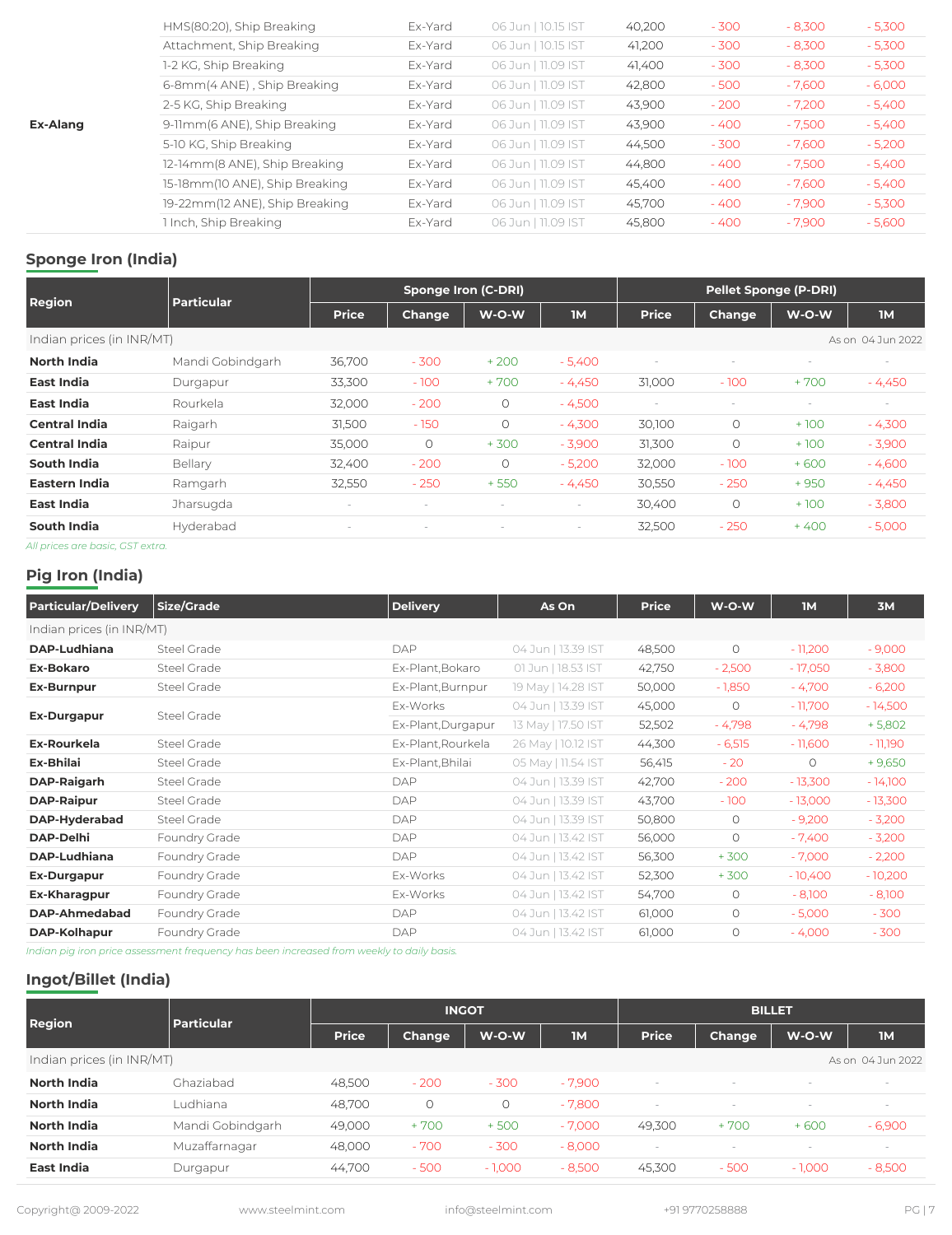| East India           | Kolkata   | 45,400            | $-500$   | $-1,000$ | $-8,500$                 | 46,000 | $-500$   | $-1,000$ | $-8,500$  |
|----------------------|-----------|-------------------|----------|----------|--------------------------|--------|----------|----------|-----------|
| East India           | Rourkela  | 43,750            | $-50$    | $-550$   | $-8,850$                 | 44,150 | $-150$   | $-850$   | $-9,450$  |
| <b>Central India</b> | Raigarh   | 44,300            | $+100$   | $-400$   | $-9,200$                 | 44,950 | $+350$   | $-650$   | $-9,350$  |
| <b>Central India</b> | Raipur    | 44,350            | $\circ$  | $-1,050$ | $-9,650$                 | 45,200 | $\circ$  | $-850$   | $-9,300$  |
| <b>West India</b>    | Ahmedabad | 47,300            | $-300$   | $-400$   | $-7,800$                 | 48,300 | $-300$   | $-400$   | $-7,800$  |
| <b>West India</b>    | Goa       | 45,700            | $\circ$  | $\circ$  | $-10,000$                | 46,000 | $\circ$  | $\circ$  | $-10,000$ |
| <b>West India</b>    | Jaipur    | 47,300            | $+200$   | $-100$   | $-8,100$                 |        |          |          | $\sim$    |
| West India           | Mumbai    | 47,000            | $\circ$  | $-1,300$ | $-8,800$                 | 47,400 | $\circ$  | $-1,400$ | $-8,900$  |
| <b>South India</b>   | Hyderabad | 45,600            | $+1,000$ | $\circ$  | $-9,000$                 | 46,000 | $+1,000$ | $\circ$  | $-9,000$  |
| <b>West India</b>    | Bhavnagar | $\qquad \qquad =$ |          |          | $\overline{\phantom{a}}$ | 48,100 | $-300$   | $-400$   | $-7,800$  |
| <b>West India</b>    | Jalna     |                   |          |          | $\overline{\phantom{0}}$ | 47,000 | $\circ$  | $-800$   | $-8,200$  |
| <b>South India</b>   | Chennai   |                   |          |          |                          | 47,500 | $\circ$  | $-1,000$ | $-10,500$ |
| Eastern India        | Ramgarh   |                   |          |          |                          | 45,450 | - 400    | $-450$   | $-8,650$  |
|                      |           |                   |          |          |                          |        |          |          |           |

*All prices are basic, GST @ 18% extra. Ingot - 3.5"\*4.5", Commercial Grade, Billet - 100\*100*

### **Stainless Steel & Raw Material(India)**

| Assessment                                        | Size, Grade            | As on              | <b>Price</b> | Change   | <b>IM</b> | <b>3M</b> |
|---------------------------------------------------|------------------------|--------------------|--------------|----------|-----------|-----------|
| Stainless Steel 316 Scrap, Exy-Delhi, India       | Loose                  | 02 Jun   17.11 IST | INR 255,000  | $\circ$  | $-26,000$ | <b>NA</b> |
| Stainless Steel 304 Scrap, Exy-Delhi, India       | Loose                  | 02 Jun   17.11 IST | INR 152,000  | $-1,000$ | $-29,500$ | <b>NA</b> |
| Stainless Steel Utensil Scrap, Exy-Delhi, India   | Induction Grade, Loose | 02 Jun   17.11 IST | INR 60,000   | $\circ$  | <b>NA</b> | <b>NA</b> |
| Stainless Steel 304 Grade, HRC, Exw-Mumbai, India | 3-25 mm, No. 1 Finish  | 31 May   17.02 IST | INR 245,000  | $\circ$  | $-24,000$ | <b>NA</b> |
| Stainless Steel 316 Grade, HRC, Exw-Mumbai, India | 3-25 mm, No. 1 Finish  | 31 May   17.02 IST | INR 355,000  | 0        | $-26,000$ | <b>NA</b> |
| Stainless Steel JT Grade, HRC, Exw-Mumbai, India  | 3-25 mm, No. 1 Finish  | 31 May   17.02 IST | INR 132,000  | 0        | $-20,000$ | <b>NA</b> |
| Stainless Steel 304 Grade, CRC, Exw-Mumbai, India | 1-3 mm, 2B Finish      | 31 May   17.02 IST | INR 265,000  | $\circ$  | $-24,000$ | <b>NA</b> |
| Stainless Steel 316 Grade, CRC, Exw-Mumbai, India | 1-3 mm, 2B Finish      | 31 May   17.02 IST | INR 365,000  | 0        | $-38,000$ | <b>NA</b> |
| Stainless Steel JT Grade, CRC, Exw-Mumbai, India  | 1-3 mm, 2B Finish      | 31 May   17.02 IST | INR 142,000  | $\circ$  | $-22,000$ | NA.       |
| Ferro Chrome, Exw-Jajpur, India                   | 10-150mm, HC 60%       | 02 Jun   10.14 IST | INR 115,500  | $-4,100$ | $-10,700$ | $-9,500$  |
| Ferro Silicon, Exw-Guwahati, India                | 25-150 mm, FeSi 70%    | 03 Jun   10.24 IST | INR 128,000  | $\circ$  | $-16,500$ | $-69,500$ |
| Ferro Manganese, Exw-Durgapur, India              | 25-150 mm, HC 70%      | 03 Jun   18.37 IST | INR 86,100   | $-900$   | $-9,600$  | $-33,742$ |
| Silico Manganese, Exw-Durgapur, India             | 25-150 mm, HC 60-14    | 03 Jun   18.34 IST | INR 78.800   | $+200$   | $-14,333$ | $-46,612$ |

### **Pakistan**

| Assessment                                 | <b>Size, Grade</b>                   | As on              | <b>Price</b>   | <b>Change</b> | <b>IM</b> | 3M       |
|--------------------------------------------|--------------------------------------|--------------------|----------------|---------------|-----------|----------|
| <b>Melting Scrap, CNF Qasim, Pakistan</b>  | Shredded (Containers, Europe Origin) | 03 Jun   17.42 IST | <b>USD 520</b> | $\circ$       | $-65$     | $-111$   |
| <b>Melting Scrap, Exw Punjab, Pakistan</b> | Shredded                             | 31 May   17.49 IST | PKR 127,500    | $+4,500$      | $+7,000$  | $+1,000$ |
| <b>HRC, CNF Qasim, Pakistan</b>            | 2mm, SS400 (China origin), SS400     | 31 May   18.29 IST | <b>USD 785</b> | $\circ$       | $-65$     | $-163$   |
| <b>HRC, CNF Qasim, Pakistan</b>            | 2mm, SS400 (Japan origin), SS400     | 31 May   18.29 IST | <b>USD 878</b> | $-2$          | $-122$    | $-97$    |
| Rebar, Exw-Punjab, Pakistan                | Deformed Bar (G-60)                  | 31 May   17.48 IST | PKR 202,000    | $+500$        | $+2,000$  | $+7,000$ |
| <b>Billet, Exw Punjab, Pakistan</b>        | 60 CC                                | 31 May   17.46 IST | PKR 174,500    | $+4,500$      | $+9,000$  | $+3,500$ |
| Ship Breaking, CNF Gadani, Pakistan        | Tanker                               | 30 May   10.44 IST | <b>USD 600</b> | $-20$         | $-80$     | $-45$    |
| Ship Breaking, CNF Gadani, Pakistan        | Containers                           | 30 May   10.44 IST | <b>USD 610</b> | $-20$         | $-80$     | $-40$    |

### **Bangladesh**

| <b>Assessment</b>                                                   | <b>Size, Grade</b>                            | As on              | <b>Price</b>      | Change  | <b>IM</b> | 3M       |
|---------------------------------------------------------------------|-----------------------------------------------|--------------------|-------------------|---------|-----------|----------|
| <b>Melting Scrap, CNF Bangladesh</b>                                | HMS (80:20) (Bulk, US Origin)                 | 01 Jun   17.53 IST | USD 511           | - 6     | $-85$     | $-153$   |
| Melting Scrap, CNF Chittagong, Bangladesh                           | H2 (Bulk, Japan origin)                       | 01 Jun   17.53 IST | <b>USD 522</b>    | $-13$   | $-108$    | $-132$   |
| <b>Melting Scrap, CNF Chittagong,</b><br><b>Bangladesh</b>          | Shredded (Containers, UK Origin)              | 03 Jun   17.50 IST | <b>USD 548</b>    | $-2$    | $-66$     | $-102$   |
| <b>Melting Scrap, CNF Chittagong,</b><br><b>Bangladesh</b>          | HMS 1&2(80:20) (Containers, Europe<br>Origin) | 03 Jun   17.50 IST | <b>USD 518</b>    | $\circ$ | - 84      | $-100$   |
| <b>Shipyard Melting Scrap, Exy Chittagong,</b><br><b>Bangladesh</b> | Ship breaking                                 | 01 Jun   17.54 IST | <b>BDT 58,000</b> | $\circ$ | $+1,700$  | $-3,000$ |
| Sponge Iron, CDRI, CNF Chittagong,<br><b>Bangladesh</b>             | Lumps (100%), FeM 80%                         | 12 May   19.02 IST | <b>USD 505</b>    | $-10$   | $-15$     | $-30$    |
| Sponge Iron, CDRI, CPT Benapole,<br><b>Bangladesh</b>               | Lumps (100%), FeM 80%                         | 02 Jun   18.20 IST | <b>USD 400</b>    | $-10$   | $-85$     | $-165$   |
| HRC, CNF Chittagong, Bangladesh                                     | 2mm, SAE 1006 (China origin)                  | 31 May   18.29 IST | <b>USD 779</b>    | $-6$    | - 76      | $-181$   |
| Rebar, Exw-Chittagong, Bangladesh                                   | 10-16mm, IF route, 500W                       | 01 Jun   17.56 IST | <b>BDT 85.900</b> | $+700$  | $+2,900$  | $-100$   |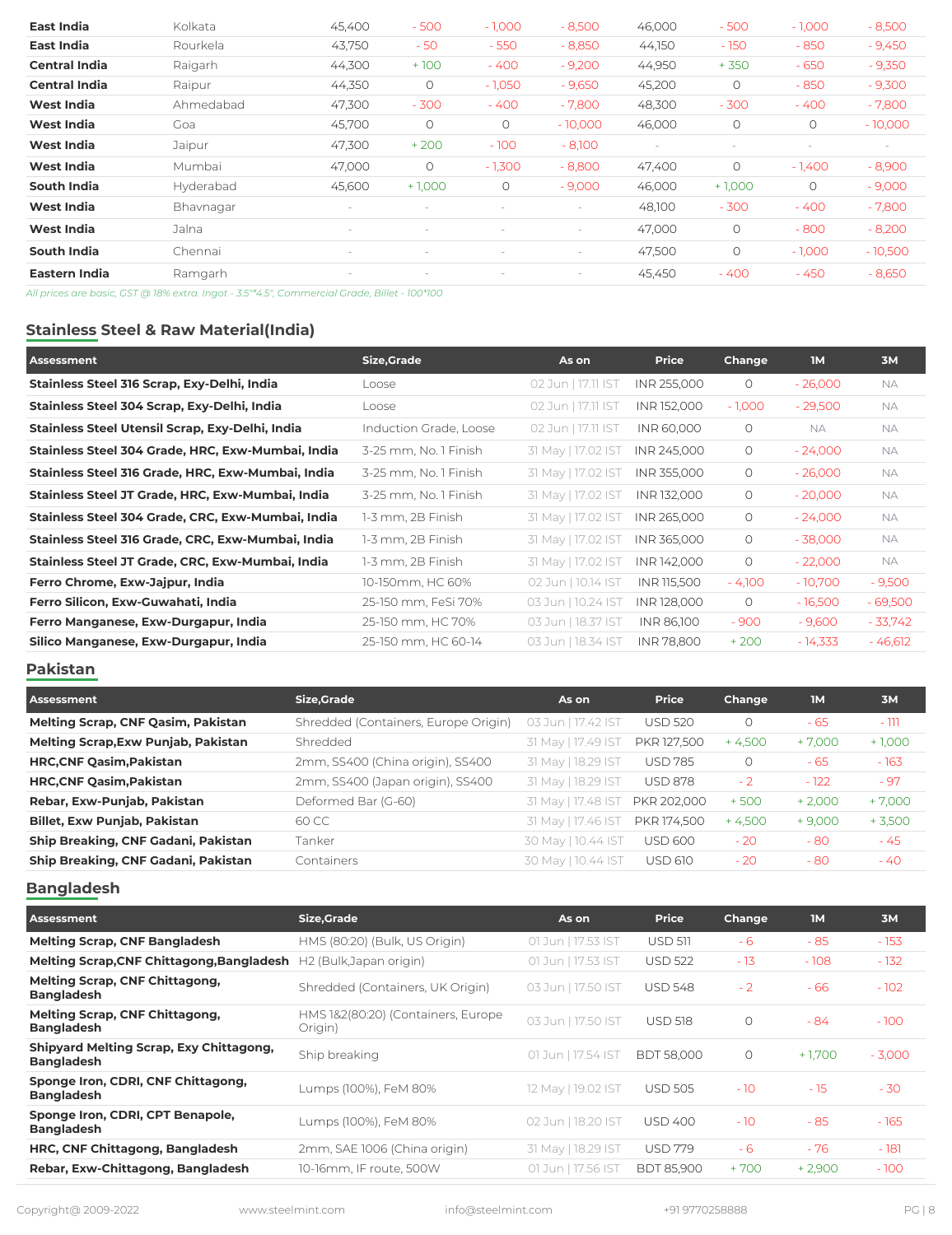### **Japan & Taiwan**

| Assessment                                                       | Size, Grade                               | As on              | <b>Price</b>      | Change   | <b>IM</b> | 3M        |
|------------------------------------------------------------------|-------------------------------------------|--------------------|-------------------|----------|-----------|-----------|
| Melting Scrap, FOB Tokyo Bay, Japan                              | H2, 3-6mm thick                           | 03 Jun   18.05 IST | <b>YEN 53,000</b> | $\circ$  | $-9,000$  | $-10,500$ |
| <b>Melting Scrap, Tokyo Steel DAP</b><br>Utsunomiya, Japan       | H <sub>2</sub> , 3-6 <sub>mm</sub> thick  | 30 May   13.02 IST | <b>YEN 57,500</b> | $-1,000$ | $-9,000$  | $+500$    |
| Melting Scrap, Tokyo Steel DAP Tahara,<br><b>Japan</b>           | H <sub>2</sub> , 3-6 <sub>mm</sub> thick  | 30 May   13.02 IST | <b>YEN 57,000</b> | $-1,000$ | $-8,500$  | $\circ$   |
| <b>Melting Scrap, Kanto Tetsugen Tender, FAS</b><br><b>Japan</b> | H <sub>2</sub> , 3-6 <sub>mm</sub> thick  | 12 Apr   10.44 IST | YEN 67,010        | $+3,500$ | $+3,500$  | + 16,027  |
| HRC, FOB Tokyo, Japan                                            | 2mm, SS400                                | 31 May   18.15 IST | <b>USD 838</b>    | $-2$     | $-87$     | $-87$     |
| Ferro Chrome, CNF Tokyo, Japan                                   | 10-50mm, HC 60% (cents/lb)                | 02 Jun   10.16 IST | <b>CEN 120</b>    | $-4$     | $-11$     | $-5$      |
| Melting Scrap, Feng Hsin DAP Taichung,<br><b>Taiwan</b>          | HMS 1&2 (80:20)                           | 01 Jun   10.29 IST | TWD 13.000        | $\circ$  | $-1,400$  | $-300$    |
| <b>Melting Scrap, CNF Taichung, Taiwan</b>                       | HMS 1&2(80:20) (Containers, US<br>Origin) | 01 Jun   10.28 IST | <b>USD 435</b>    | $\circ$  | $-99$     | - 64      |

**Note:- W-O-W: Week On Week, 1M: Change over last month, 3M: Change over last 3 months**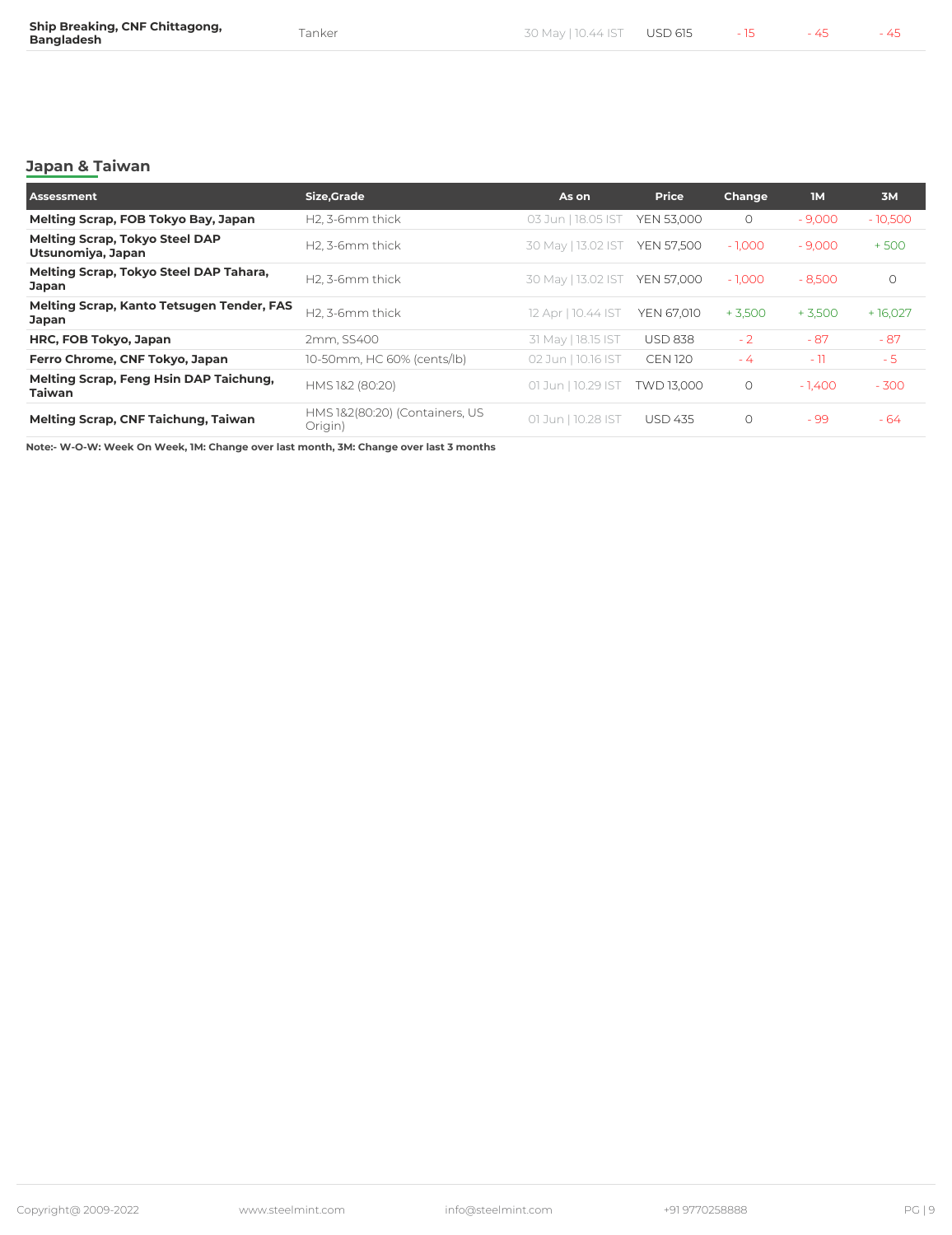Issue 31, Monday, 06 Jun 2022

### <span id="page-9-0"></span>**Aluminium (Global)**

| <b>Particular/Delivery</b>                                                                   | <b>Size/Grade</b>       | <b>Delivery</b>          | As On              | <b>Price</b> | W-O-W  | <b>IM</b> | 3M        |
|----------------------------------------------------------------------------------------------|-------------------------|--------------------------|--------------------|--------------|--------|-----------|-----------|
| Global prices (in USD/MT)                                                                    |                         |                          |                    |              |        |           |           |
| <b>Aluminium</b><br><b>Extrusion Scrap, CFR</b><br><b>Nhava Sheva, Middle</b><br><b>East</b> | 6063 (Briquetted)       | $\overline{\phantom{a}}$ | 31 May   17.18 IST | \$2,780      | $-40$  | $-105$    | $-430$    |
| <b>Aluminium Taint</b><br><b>Tabor Scrap, CFR</b><br>Nhava Sheva, Middle<br>East             | <b>Briquetted</b>       | $\overline{\phantom{a}}$ | 31 May   17.18 IST | \$2,180      | $+20$  | $-190$    | $-540$    |
| <b>Aluminium Talk</b><br><b>Scrap, CFR Nhava</b><br><b>Sheva, Middle East</b>                | Solid (Clean)           | $\overline{\phantom{a}}$ | 31 May   17.24 IST | \$5,010      | $+200$ | $-70$     | <b>NA</b> |
| <b>Aluminium Tense</b><br><b>Scrap, CFR Nhava</b><br><b>Sheva, Middle East</b>               | Solid (Loose)           | $\overline{\phantom{a}}$ | 31 May   17.18 IST | \$1,910      | $-50$  | $-100$    | $-510$    |
| <b>Aluminium Wheel</b><br><b>Scrap, CFR Nahva</b><br>Sheva, UK                               | Solid (Loose)           | $\overline{\phantom{a}}$ | 31 May   17.18 IST | \$2,790      | $-50$  | $-230$    | <b>NA</b> |
| <b>Aluminium Zorba</b><br>95-5, CFR Nhava<br>Sheva, UK                                       | 20 mm, Solid (Shredded) | $\overline{\phantom{a}}$ | 31 May   17.18 IST | \$1,970      | $+40$  | $-170$    | <b>NA</b> |

### **Aluminium (India)**

| <b>Particular/Delivery</b>                                         | <b>Size/Grade</b>     | <b>Delivery</b> | As On              | <b>Price</b> | $W-O-W$    | <b>IM</b> | 3M        |
|--------------------------------------------------------------------|-----------------------|-----------------|--------------------|--------------|------------|-----------|-----------|
| Indian prices (in INR/MT)                                          |                       |                 |                    |              |            |           |           |
| <b>Aluminium Tense</b><br>Scrap, Exy-Delhi                         | Solid (Loose)         | Ex-Yard         | 03 Jun   17.12 IST | 164,000      | $\bigcirc$ | $-4,000$  | $-16,000$ |
| <b>Aluminium Taint</b><br><b>Tabor Scrap, Exy-</b><br><b>Delhi</b> | Loose                 | Ex-Yard         | 03 Jun   17.12 IST | 171,000      | $-1,000$   | $-6,000$  | $-22,000$ |
| <b>Aluminium Utensil</b><br>Scrap, Exy-Delhi                       | Loose                 | Ex-Yard         | 03 Jun   17.12 IST | 183,000      | $-1,000$   | $-5,000$  | $-19,000$ |
| <b>Aluminium</b><br><b>Extrusion Scrap,</b><br>Exy-Delhi           | 6063 (Loose)          | Ex-Yard         | 03 Jun   17.12 IST | 190,000      | $-1,000$   | $-3,000$  | $-20,000$ |
| <b>Aluminium Ingot</b><br>P1020, Exy-Delhi                         | Ingot EC Grade 99.70% | Ex-Yard         | 03 Jun   17.12 IST | 251,500      | $-6,500$   | $-16,500$ | $-60,000$ |
| <b>Aluminium Ingot</b><br>ADC12, Exw-<br><b>Faridabad</b>          | ADC <sub>12</sub>     | Ex-Works        | 01 Jun   17.27 IST | 205,000      | $-4,000$   | $-5,000$  | $-7,000$  |

### **Copper (India)**

| <b>Particular/Delivery</b>                                           | <b>Size/Grade</b> | <b>Delivery</b> | As On              | <b>Price</b> | $W-O-W$   | $\mathsf{IM}$ | 3M        |  |  |
|----------------------------------------------------------------------|-------------------|-----------------|--------------------|--------------|-----------|---------------|-----------|--|--|
| Indian prices (in INR/MT)                                            |                   |                 |                    |              |           |               |           |  |  |
| <b>Copper Armature</b><br>Scrap, Exy-Delhi                           | Cu 99%            | Ex-Yard         | 03 Jun   17.10 IST | 727,000      | + 11,000  | $+1,000$      | $-45,167$ |  |  |
| <b>Copper Secondary</b><br><b>CC Wire Rods, Exw-</b><br><b>Delhi</b> | 8 mm, Cu 99% min  | Ex-works        | 03 Jun   17.10 IST | 775,000      | $+10,000$ | $+1,000$      | $-78,600$ |  |  |
| <b>Copper Primary CC</b><br><b>Wire Rods, Exw-</b><br><b>Delhi</b>   | 8 mm, Cu 99.99%   | Ex-works        | 03 Jun   17.10 IST | 811,000      | $+16,000$ | $+7,800$      | $-84,000$ |  |  |
|                                                                      |                   |                 |                    |              |           |               |           |  |  |

### **Zinc (India)**

| <b>Particular/Delivery</b> | Size/Grade | <b>Delivery</b> | As On | <b>Price</b> | W-O-W | <b>TM</b> | <b>3M</b> |
|----------------------------|------------|-----------------|-------|--------------|-------|-----------|-----------|
| Indian prices (in INR/MT)  |            |                 |       |              |       |           |           |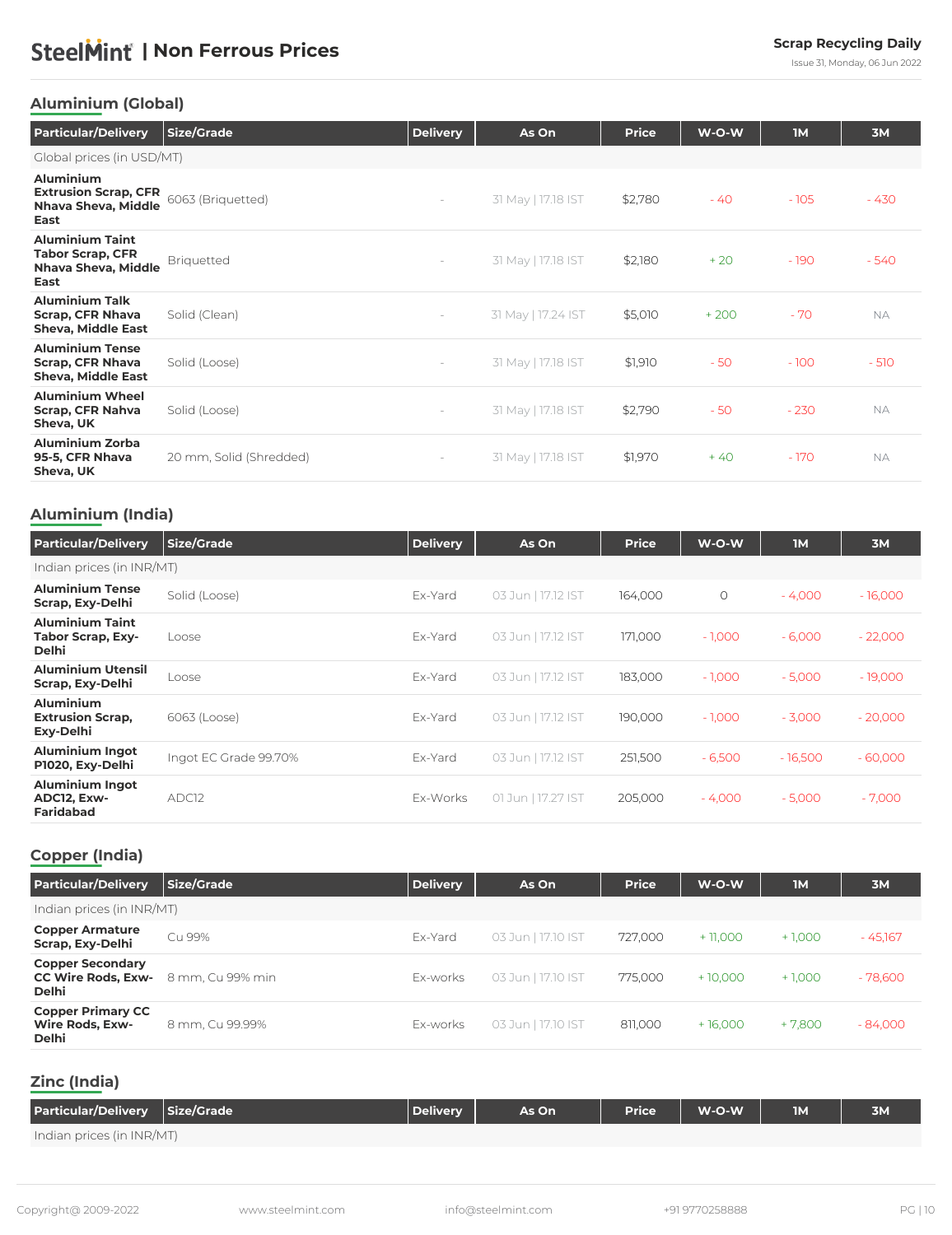| <b>Zinc Special High</b><br><b>Grade Ingot, Exw-</b><br><b>Delhi</b> | Ingot, Zn 99.99%  | Ex-works        | 03 Jun   17.11 IST | 345,000      | $+4.000$ | $-3,600$  | $-8,167$ |
|----------------------------------------------------------------------|-------------------|-----------------|--------------------|--------------|----------|-----------|----------|
| <b>Lead (India)</b>                                                  |                   |                 |                    |              |          |           |          |
| <b>Particular/Delivery</b>                                           | <b>Size/Grade</b> | <b>Delivery</b> | As On              | <b>Price</b> | W-O-W    | <b>IM</b> | 3M       |

| Indian prices (in INR/MT)                      |                  |          |                    |         |  |        |         |  |
|------------------------------------------------|------------------|----------|--------------------|---------|--|--------|---------|--|
| <b>Lead Remelted</b><br>Ingot, Exw-Delhi       | Ingot, Pb 99%    | Ex-works | 03 Jun   17.13 IST | 187,000 |  | $+600$ | - 4,000 |  |
| <b>Lead Primary Ingot,</b><br><b>Exw-Delhi</b> | Ingot, Pb 99.99% | Ex-works | 03 Jun   17.13 IST | 199.000 |  |        | - 4.000 |  |

٦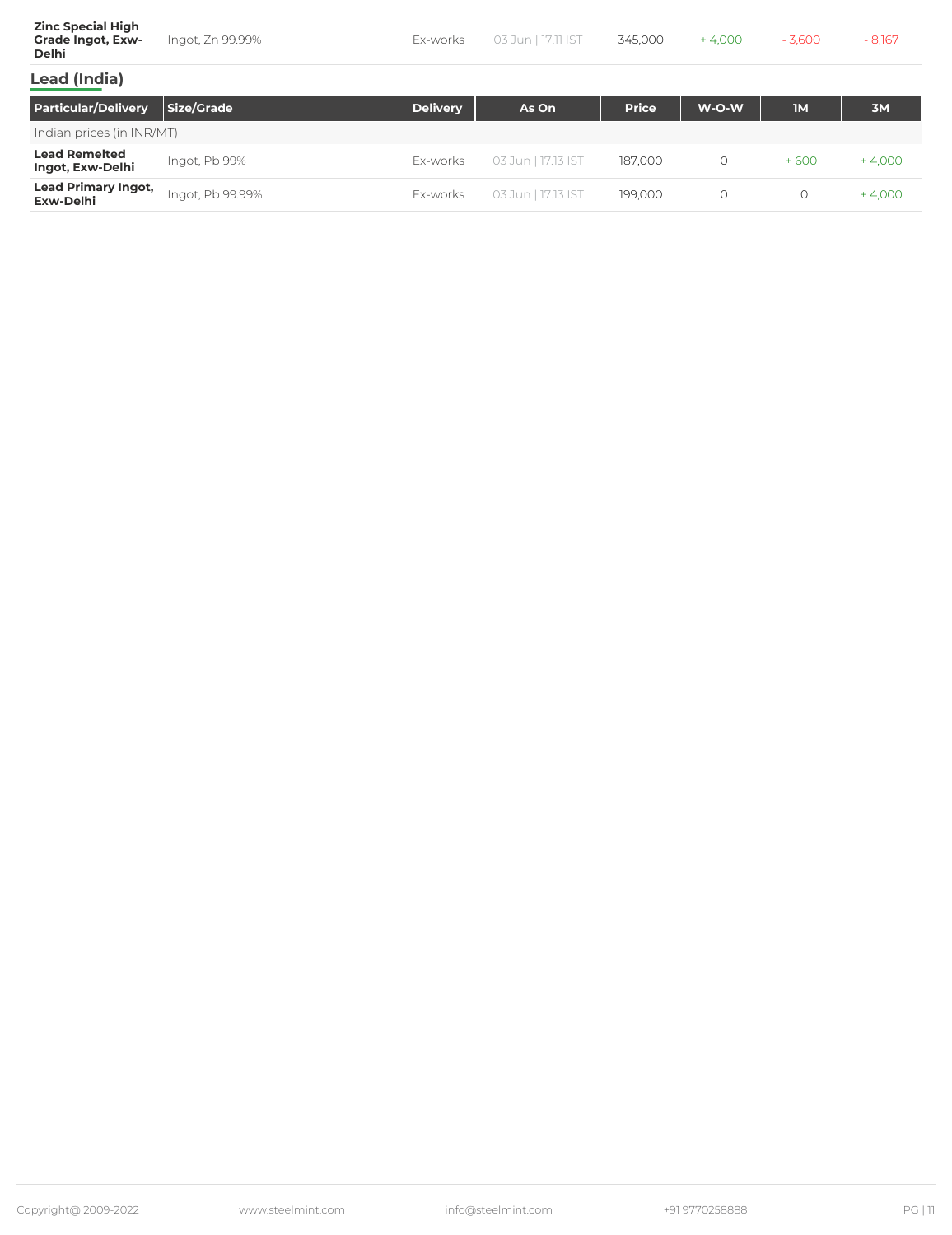Issue 31, Monday, 06 Jun 2022

### <span id="page-11-0"></span>**Live Tenders**

| <b>COMPANY</b>                                       |      | <b>TYPE GRADE</b>              | <b>QUANTITY</b> | <b>EXPIRY</b><br><b>DATE</b> | <b>LOCATION</b>                       | <b>VIEW</b> |
|------------------------------------------------------|------|--------------------------------|-----------------|------------------------------|---------------------------------------|-------------|
| <b>Aluminium</b>                                     |      |                                |                 |                              |                                       |             |
| Bosch chassis<br>system India<br>pvt Itd             | Sell | Aluminium Scrap                | 50 MT           | 07 Jun, 2022                 | Pune, Maharashtra, India              | ₽           |
| <b>Melting Scrap</b>                                 |      |                                |                 |                              |                                       |             |
| Munitions<br>India Limited                           | Sell | Melting Scrap                  | 1,250 MT        | 08 Jun, 2022                 | Balangir, Odisha, India               | ₽           |
| Madhya<br>Pradesh<br>Power<br>Transmission<br>Co Ltd | Sell | Melting Scrap                  | 1,640 MT        | 07 Jun, 2022                 | Sehore, Madhya Pradesh, India         | ₽           |
| Kerala State<br>Electricity<br>Board                 | Sell | Melting Scrap                  | 360 MT          | 23 Jun, 2022                 | Thiruvananthapuram, Kerala, India     | ₽           |
| Kerala State<br>Electricity<br>Board                 | Sell | Melting Scrap                  | 310 MT          | 05 Jul, 2022                 | Thiruvananthapuram, Kerala, India     | ₽           |
| ONGC                                                 | Sell | Melting Scrap                  | <b>125 MT</b>   | 08 Jun, 2022                 | Sivasagar, Assam, India               | ₽           |
| <b>MSTC</b>                                          | Sell | Melting Scrap                  | 540 MT          | 15 Jun, 2022                 | Kolkata, West Bengal, India           | ₽           |
| Braithwaite                                          | Sell | Melting Scrap                  | 1,000 MT        | 20 Jun, 2022                 | Kolkata, West Bengal, India           | ₽           |
| Vedanta<br>Limited                                   | Sell | Melting Scrap                  | 772 MT          | 14 Jun, 2022                 | Barmer, Rajasthan, India              | ₽           |
| <b>HPCL</b>                                          | Sell | Melting Scrap                  | 500 MT          | 15 Jun, 2022                 | Bathinda, Punjab, India               | ₽           |
| <b>NHPC</b>                                          | Sell | Melting Scrap                  | 480 MT          | 16 Jun, 2022                 | Mandi Bunata, Himachal Pradesh, India | ₽           |
| PVVNL                                                | Sell | Melting Scrap                  | 1,204 MT        | 08 Jun, 2022                 | Meerut, Uttar Pradesh, India          | ₽           |
| PVVNL                                                | Sell | Melting Scrap                  | 288 MT          | 08 Jun, 2022                 | Meerut, Uttar Pradesh, India          | ₽           |
| Indian Oil                                           | Sell | Melting Scrap                  | 200 MT          | 20 Jun, 2022                 | Vijayawada, Andhra Pradesh, India     | ₽           |
| Indian Oil                                           | Sell | Melting Scrap                  | <b>125 MT</b>   | 17 Jun, 2022                 | Hyderabad, Telangana, India           | ₽           |
| Indian Oil                                           | Sell | Melting Scrap                  | 200 MT          | 15 Jun, 2022                 | Kadapa, Andhra Pradesh, India         | ₽           |
| SAIL                                                 | Sell | Melting Scrap                  | 3,195 MT        | 08 Jun, 2022                 | Durgapur, West Bengal, India          | ₽           |
| HMCL                                                 | Sell | Melting Scrap                  | 157 MT          | 09 Jun, 2022                 | Halol, Gujarat, India                 | ₽           |
| HMCL                                                 | Sell | Melting Scrap-Turning & Boring | 275 MT          | 09 Jun, 2022                 | Haridwar, Uttarakhand, India          | ₽           |
| <b>MSTC</b>                                          | Sell | Melting Scrap                  | 317 MT          | 10 Jun, 2022                 | Vishakhapatnam, Andhra Pradesh, India | ₽           |
| Kalpataru<br>Power<br>Transmission<br>Limited        | Sell | Melting Scrap                  | 400 MT          | 07 Jun, 2022                 | Raipur, Chattisgarh, India            | ₽           |
| <b>TSPL</b>                                          | Sell | Melting Scrap                  | 346 MT          | 07 Jun, 2022                 | Rudrapur, Uttarakhand, India          | ₽           |
| <b>TATA Steel</b>                                    | Sell | Melting Scrap                  | 287 MT          | 07 Jun, 2022                 | Chennai, Tamil Nadu, India            | ₽           |
| Voltas<br>Limited                                    | Sell | Melting Scrap                  | 250 MT          | 15 Jun, 2022                 | Rajgarh, Madhya Pradesh, India        | ₽           |
| SAIL                                                 | Sell | Melting Scrap                  | 5,000 MT        | 08 Jun, 2022                 | Burnpur, West Bengal, India           | ₽           |
| Shree<br>Cement Ltd                                  | Sell | Melting Scrap                  | <b>150 MT</b>   | 07 Jun, 2022                 | Pali, Rajasthan, India                | ₽           |
| HMCL                                                 | Sell | Melting Scrap                  | 400 MT          | 14 Jun, 2022                 | Gurgaon, Haryana, India               | ₽           |
| HMCL                                                 | Sell | Melting Scrap                  | 400 MT          | 10 Jun, 2022                 | Haridwar, Uttarakhand, India          | ₽           |
| SAIL                                                 | Sell | Melting Scrap                  | 685 MT          | 09 Jun, 2022                 | Rourkela, Odisha, India               | ₽           |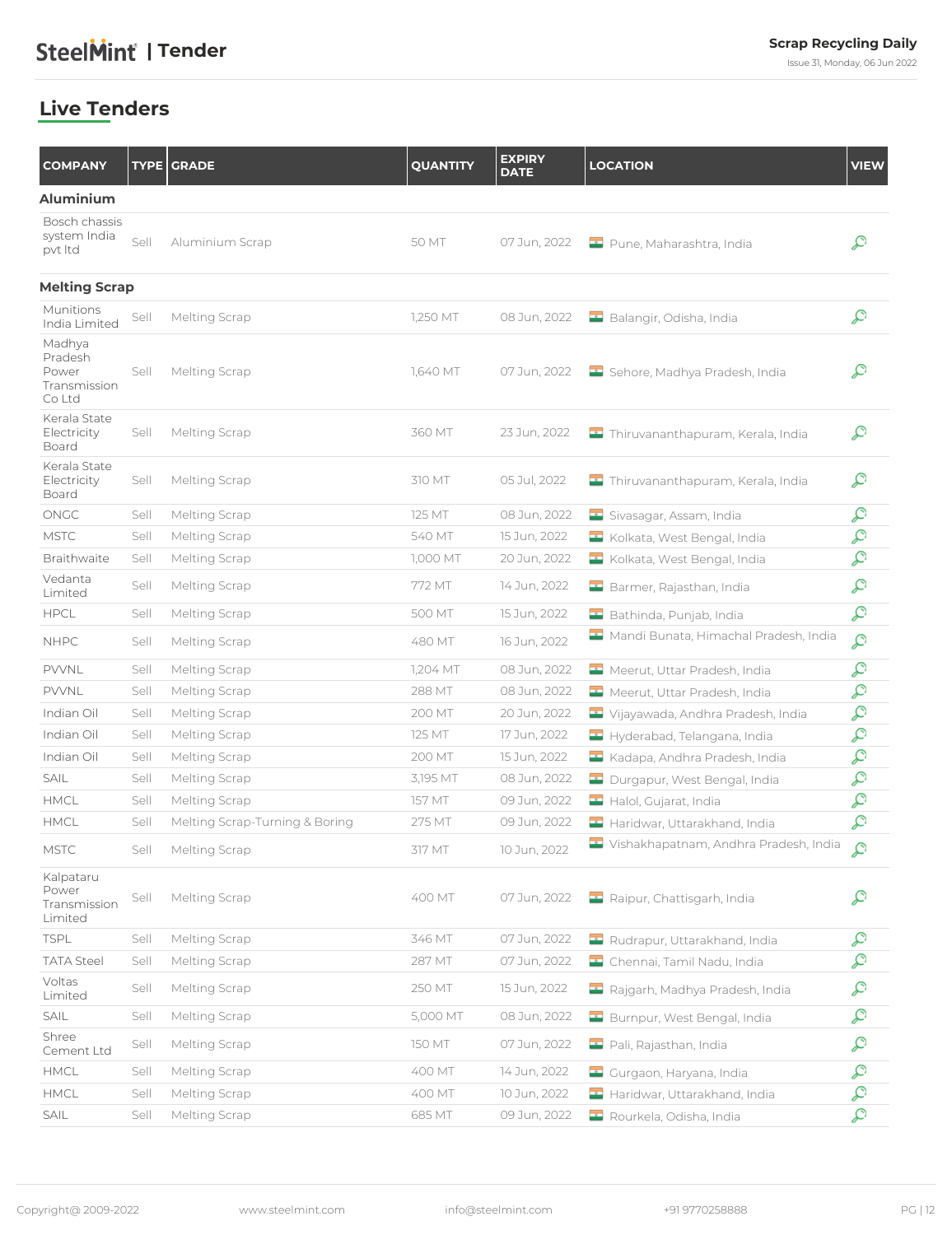| <b>COMPANY</b>                               |      | <b>TYPE GRADE</b> | <b>QUANTITY</b> | <b>EXPIRY</b><br><b>DATE</b> | <b>LOCATION</b>            | <b>VIEW</b>     |
|----------------------------------------------|------|-------------------|-----------------|------------------------------|----------------------------|-----------------|
| <b>Tata Steel</b><br>Long Product<br>limited | Sell | Melting Scrap     | 3,450 MT        | 08 Jun, 2022                 | Seraikela, Jharkhand       | ₽               |
| Indian Oil                                   | Sell | Melting Scrap     | 200 MT          | 06 Jun, 2022                 | Tinsukia, Assam, India     | ₽               |
| Indian Oil                                   | Sell | Melting Scrap     | 200 MT          | 06 Jun, 2022                 | Chennai, Tamil Nadu, India | ₽               |
| <b>SAIL</b>                                  | Sell | Melting Scrap     | 21,283 MT       | 09 Jun, 2022                 | Bhilai, Chattisgarh, India | ₽               |
| <b>SAIL</b>                                  | Sell | Melting Scrap     | 809 MT          | 09 Jun, 2022                 | Bhilai, Chattisgarh, India | ₽               |
| <b>Mill Scale</b>                            |      |                   |                 |                              |                            |                 |
| <b>TATA Steel</b>                            | Sell | Mill Scale        | 1,000 MT        | 06 Jun, 2022                 | Angul, Odisha, India       | ₽               |
|                                              |      |                   |                 |                              |                            | <b>View All</b> |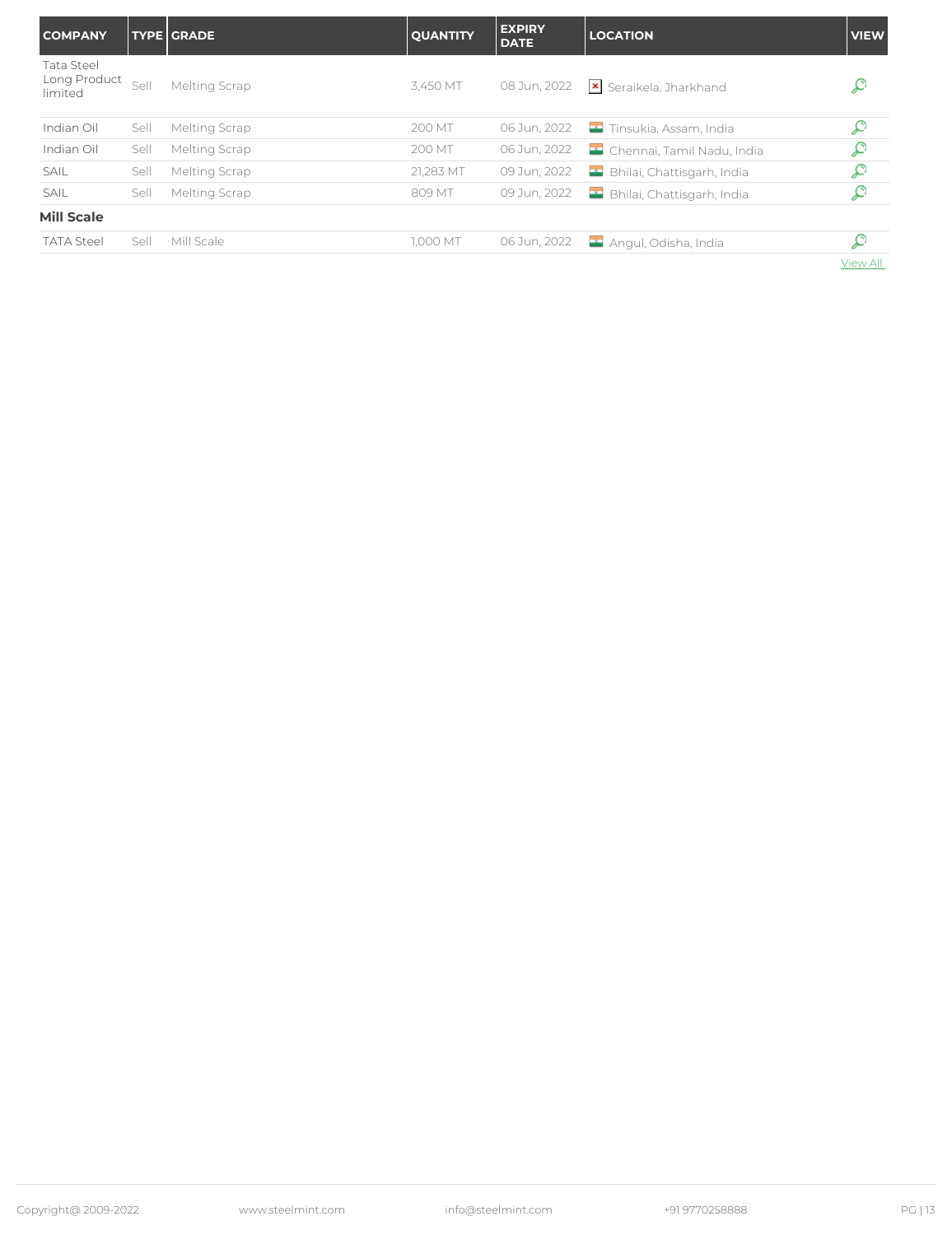## <span id="page-13-0"></span>**SteelMint | Tender Result & Trade Sheet Scrap Recycling Daily Scrap Recycling Daily**

Issue 31, Monday, 06 Jun 2022

| Daily Ferrous & Non Ferrous Scrap Trade Sheet<br><b>SteelMint</b> |                                            |                                    |                     |                |             |  |  |
|-------------------------------------------------------------------|--------------------------------------------|------------------------------------|---------------------|----------------|-------------|--|--|
| <b>Date</b>                                                       | <b>Material</b>                            | Location                           | Quantity<br>(In mt) | Price in INR/t | DAP/Exw/CNF |  |  |
|                                                                   | Sheet Metal (Accumulated Process Scrap and |                                    |                     |                |             |  |  |
| 04-Jun-22                                                         | Welded Painted Assembly)                   | Pantnagar-Uttarakhand              | 250                 | 39,600         | Exw         |  |  |
| 04-Jun-22                                                         | Sheet Metal (Online Process Scrap)         | Pantnagar-Uttarakhand              | 800                 | 42,800         | Exw         |  |  |
| 04-Jun-22                                                         | MS Scrap: HMS-1 (90:10) (Containers)       | CNF Nhava Sheva/Origin-Dubai       | 2,500               | \$475          | <b>CNF</b>  |  |  |
| 03-Jun-22                                                         | Auto-Steel Scrap                           | Delhi NCR                          | 650                 | 42,750         | Exw         |  |  |
| 03-Jun-22                                                         | CR-Busheling Scrap                         | Vadodara-Gujarat                   | 200                 | 44,050         | Exw         |  |  |
| 03-Jun-22                                                         | CR-Busheling Scrap (CR-4 Grade)            | Vadodara-Gujarat                   | 50                  | 46,100         | Exw         |  |  |
| 03-Jun-22                                                         | MS Scrap: Shredded (Containers)            | CNF Qasim/Origin-Europe            | 5,000               | \$522          | <b>CNF</b>  |  |  |
| 03-Jun-22                                                         | MS Scrap: HMS 1&2 (80:20) (Containers)     | CNF Nhava Sheva/Origin-West Africa | 1,500               | \$443          | <b>CNF</b>  |  |  |
| 02-Jun-22                                                         | MS Scrap: Shredded (Containers)            | CNF Qasim/Origin-Europe            | 2.000               | \$525          | <b>CNF</b>  |  |  |
| 02-Jun-22                                                         | MS Scrap: HMS 1&2 (80:20) (Containers)     | CNF Chittagong/Origin-Europe       | 2.000               | \$514          | <b>CNF</b>  |  |  |
| 02-Jun-22                                                         | MS Scrap: Shredded (Containers)            | CNF Chittagong/Origin-UK           | 1,000               | \$555          | <b>CNF</b>  |  |  |
| 01-Jun-22                                                         | Auto-Iron scrap                            | Haridwar-Uttarakhand               | 50                  | 40,500         | Exw         |  |  |
| 01-Jun-22                                                         | Auto-Turning & Boring                      | Haridwar-Uttarakhand               | 45                  | 36,350         | Exw         |  |  |
| 01-Jun-22                                                         | Plate Cutting                              | Bhilai-Chhattisgarh                | 90                  | 41,300         | Exw         |  |  |
| 01-Jun-22                                                         | Plate Cutting                              | Bhilai-Chhattisgarh                | 1,666               | 53,669         | Exw         |  |  |
| 01-Jun-22                                                         | Plate Cutting                              | Bhilai-Chhattisgarh                | 418                 | 57,900         | Exw         |  |  |
| 01-Jun-22                                                         | Plate Side Shearing                        | Bhilai-Chhattisgarh                | 1,550               | 41.371         | Exw         |  |  |
| 01-Jun-22                                                         | PM End Shearing                            | Bhilai-Chhattisgarh                | 1.210               | 43,390         | Exw         |  |  |
| 01-Jun-22                                                         | MM Cuttings                                | Bhilai-Chhattisgarh                | 3,635               | 41,186         | Exw         |  |  |
| 01-Jun-22                                                         | MM Cobble                                  | Bhilai-Chhattisgarh                | 70                  | 40,850         | Exw         |  |  |
| 01-Jun-22                                                         | TMT Bar Defective                          | Bhilai-Chhattisgarh                | 283                 | 42,800         | Exw         |  |  |
| 01-Jun-22                                                         | Wire Rod Cutting                           | Bhilai-Chhattisgarh                | 300                 | 42,525         | Exw         |  |  |
| 01-Jun-22                                                         | Wire Rod Coil Defective                    | Bhilai-Chhattisgarh                | 634                 | 36,595         | Exw         |  |  |
| 01-Jun-22                                                         | Rail Cutting                               | Bhilai-Chhattisgarh                | 100                 | 41,000         | Exw         |  |  |
| 01-Jun-22                                                         | Rails DEF/REJ                              | Bhilai-Chhattisgarh                | 40                  | 40,100         | Exw         |  |  |
| 01-Jun-22                                                         | Billet CC DEF/REJ                          | Bhilai-Chhattisgarh                | 559                 | 44,350         | Exw         |  |  |
| 01-Jun-22                                                         | Bloom CC DEF/REJ                           | Bhilai-Chhattisgarh                | 4,600               | 40,875         | Exw         |  |  |
| 01-Jun-22                                                         | MS Scrap: HMS 182 (80:20) (Containers)     | CNF Chittagong/Origin-Europe       | 2,000               | \$530          | <b>CNF</b>  |  |  |
| 01-Jun-22                                                         | MS Scrap: HMS 80:20 (Bulk)                 | CNF Chittagong/Origin-US           | 35,000              | \$513          | <b>CNF</b>  |  |  |
| 01-Jun-22                                                         | MS Scrap: HMS 80:20 (Bulk)                 | CNF Chittagong/Origin-US           | 32,000              | \$495          | <b>CNF</b>  |  |  |
| 01-Jun-22                                                         | MS Scrap: HMS 80:20 (Bulk)                 | CNF Chittagong/Origin-US           | 32,000              | \$510          | <b>CNF</b>  |  |  |
| 01-Jun-22                                                         | MS Scrap: Shredded (Containers)            | CNF Qasim/Origin-Europe            | 300                 | \$515          | <b>CNF</b>  |  |  |
| 01-Jun-22                                                         | MS Scrap: HMS 80:20 (Bulk)                 | CNF Chittagong/Origin-US           | 30,000              | \$500          | <b>CNF</b>  |  |  |
|                                                                   |                                            | <b>Source-SteelMint Research</b>   |                     |                |             |  |  |